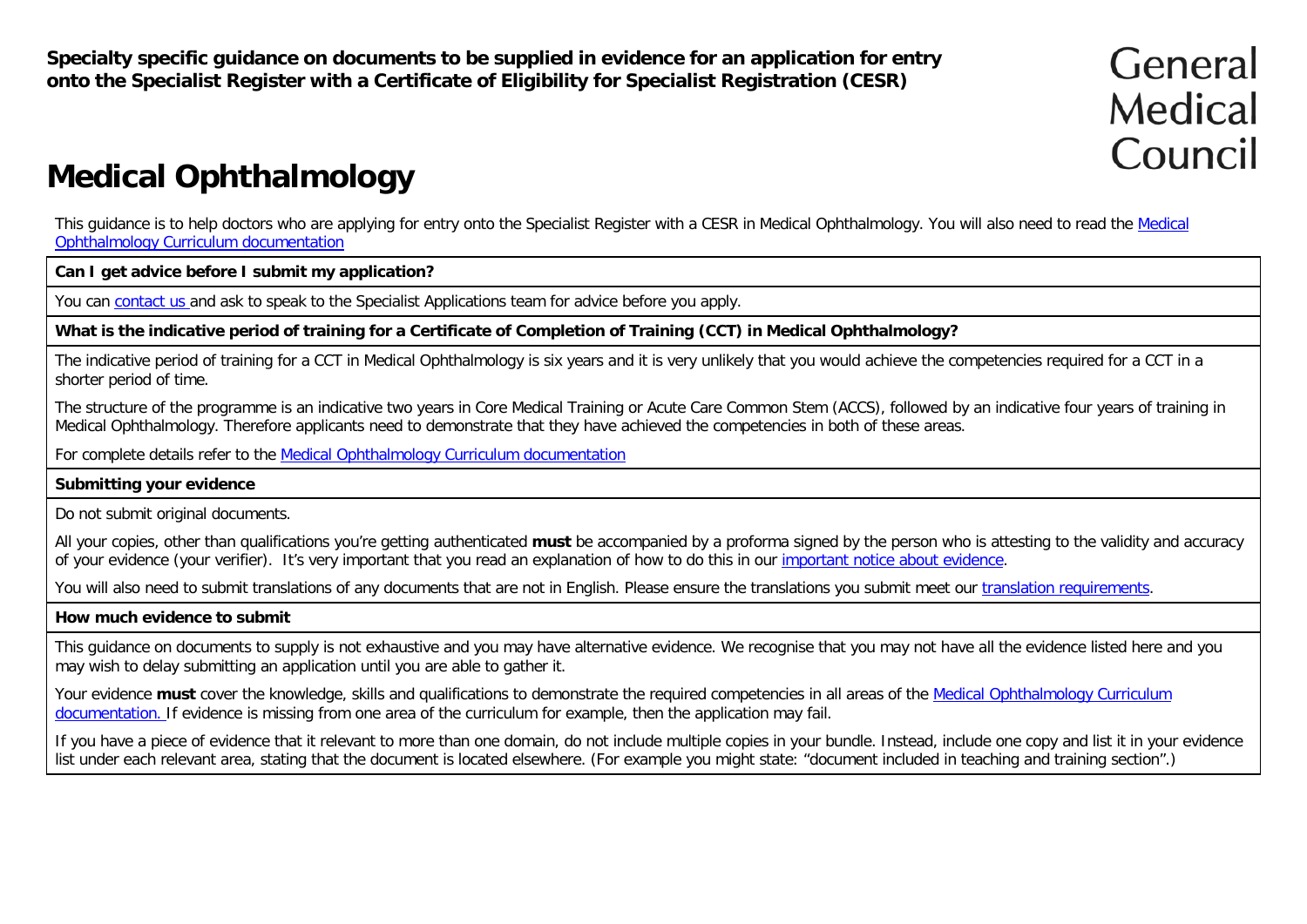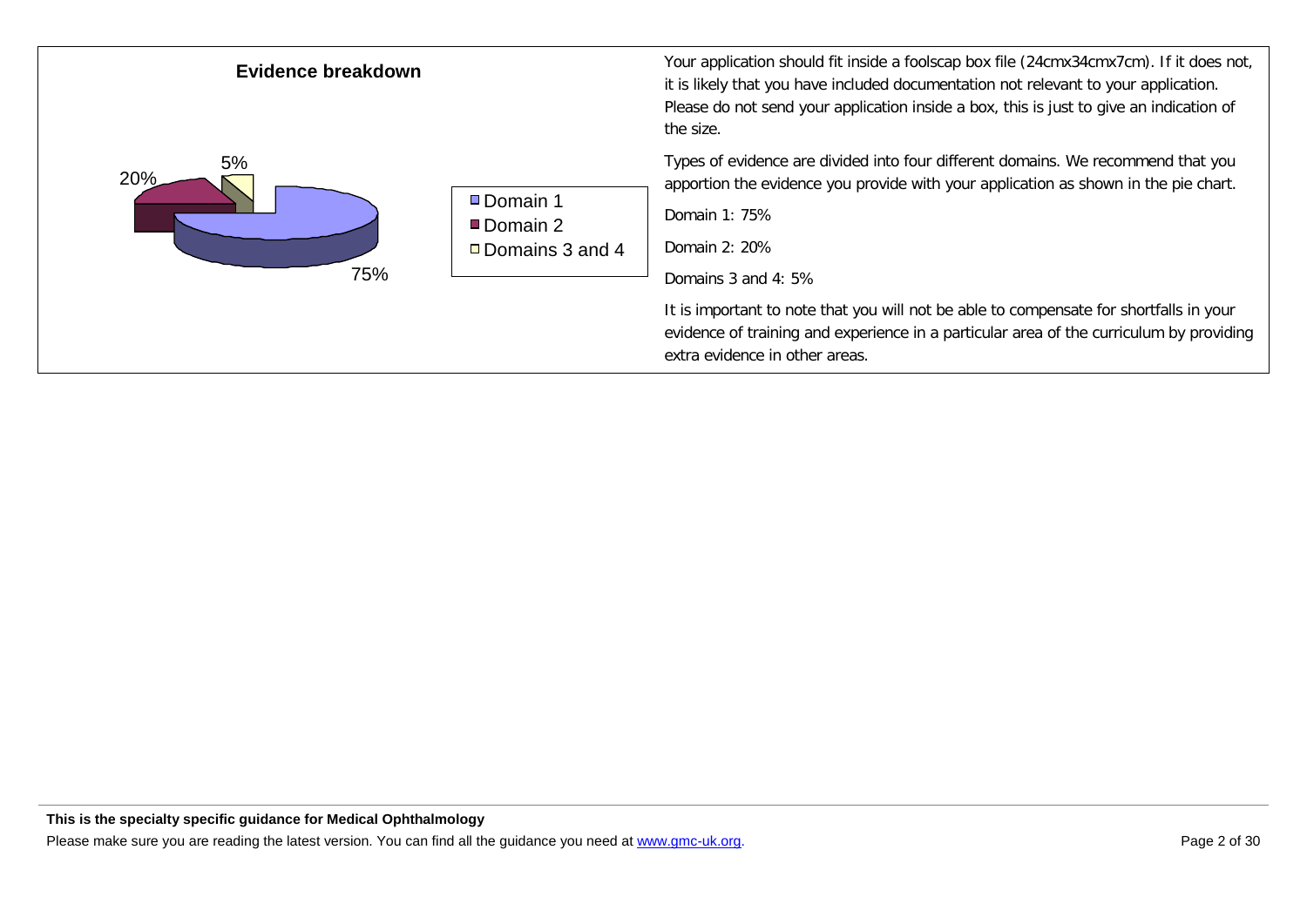## Domain 1 - Knowledge, skills and performance

#### **Qualifications**

| Primary medical qualification (PMQ) | If you hold full registration with us, you do not need to submit your PMQ as we saw it when we assessed your<br>application for registration.                                                                                                                                                                                  |
|-------------------------------------|--------------------------------------------------------------------------------------------------------------------------------------------------------------------------------------------------------------------------------------------------------------------------------------------------------------------------------|
|                                     | If you do not hold registration, you will need to have your primary medical qualification independently<br>verified by ECFMG before we can grant you full registration with a licence to practise.                                                                                                                             |
|                                     | You can find out more about primary source verification on our website.                                                                                                                                                                                                                                                        |
|                                     | You only need to get your primary medical qualification verified by ECFMG. The rest of your evidence should be<br>verified in line with our quidance.                                                                                                                                                                          |
| Specialist medical qualification(s) | Please provide an authenticated copy of any specialist medical qualifications you hold.                                                                                                                                                                                                                                        |
|                                     | For College examinations the College may confirm details of any examinations you have undertaken.                                                                                                                                                                                                                              |
|                                     | Applicants must demonstrate an appropriate test of knowledge to that required for the CCT which is the Knowledge<br>Based Assessment in Medical Ophthalmology.                                                                                                                                                                 |
|                                     | The College has curricula and syllabi for the following:                                                                                                                                                                                                                                                                       |
|                                     | A Competency Based Curriculum for Specialty Training in Medical Ophthalmology.                                                                                                                                                                                                                                                 |
|                                     | If your Specialist qualification is covered by this document then curricula/syllabi do not need to be submitted with<br>your application.                                                                                                                                                                                      |
|                                     | There are no qualifications from outside Europe that enable automatic entry to the Specialist Register in any<br>specialty. An evaluation is made based on an applicants whole career and therefore two applicants with the same<br>qualifications but different training and/or experience may not receive the same decision. |
|                                     | Please list unsuccessful attempts at examinations (where you have not subsequently been successful) in the<br>application form.                                                                                                                                                                                                |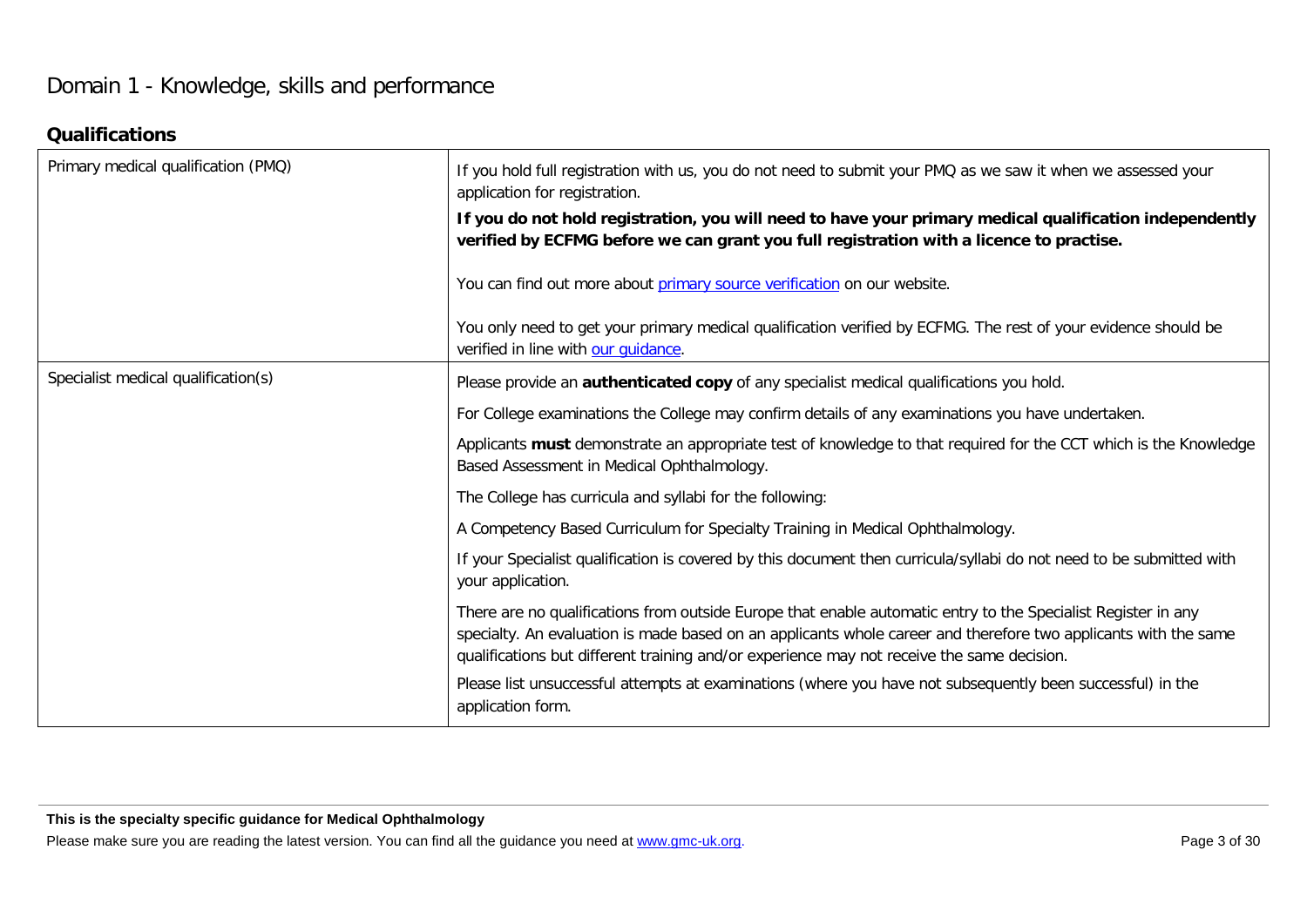| Curriculum or syllabus (if undertaken outside the UK) | Please provide a copy of your curriculum or syllabus.                                                                                                                                                                                                     |
|-------------------------------------------------------|-----------------------------------------------------------------------------------------------------------------------------------------------------------------------------------------------------------------------------------------------------------|
|                                                       | This should include the requirements of the qualification and must relate to the specialty in which you are applying.<br>The curriculum or syllabus (including assessment methods) must be the one that was in place when you undertook<br>your training. |
|                                                       | If a formal curriculum or syllabus (including assessment methods) is not available please provide a letter from the<br>awarding body outlining the content of the training programme or examination.                                                      |
|                                                       | For qualifications, we will look to evaluate:                                                                                                                                                                                                             |
|                                                       | • where the curriculum covers areas of the CCT curriculum<br>• the complexity of the work undertaken                                                                                                                                                      |
|                                                       | • how examinations are evaluated or quality assured (external assessment).                                                                                                                                                                                |
|                                                       | The JRCPTB does not currently have any of documents relating to overseas training programmes and therefore<br>applicants must supply these.                                                                                                               |
| Specialist registration outside the UK                | Please provide a copy of details of the registration requirements of that authority.                                                                                                                                                                      |
|                                                       | This will demonstrate what is expected of a registrant by that authority and how your application for registration was<br>evaluated.                                                                                                                      |
|                                                       | The JRCPTB does not currently have any of documents relating to specialist registration outside the UK and<br>therefore applicants must supply these.                                                                                                     |
| Honours and prizes                                    | Please provide copies of certificates or letters showing what the prize or honour was for, including the selection and<br>eligibility criteria and pool of eligible individuals.                                                                          |
|                                                       | Where you have not provided evidence of success in an examination that is a requirement of the CCT curriculum,<br>evidence in this area may contribute to your demonstration of equivalent knowledge.                                                     |
| Other relevant qualifications and certificates        | Please provide copies of certificates.                                                                                                                                                                                                                    |
|                                                       | For example: degrees or diplomas in relevant areas such as management, business, IT, communication, education or<br>law.                                                                                                                                  |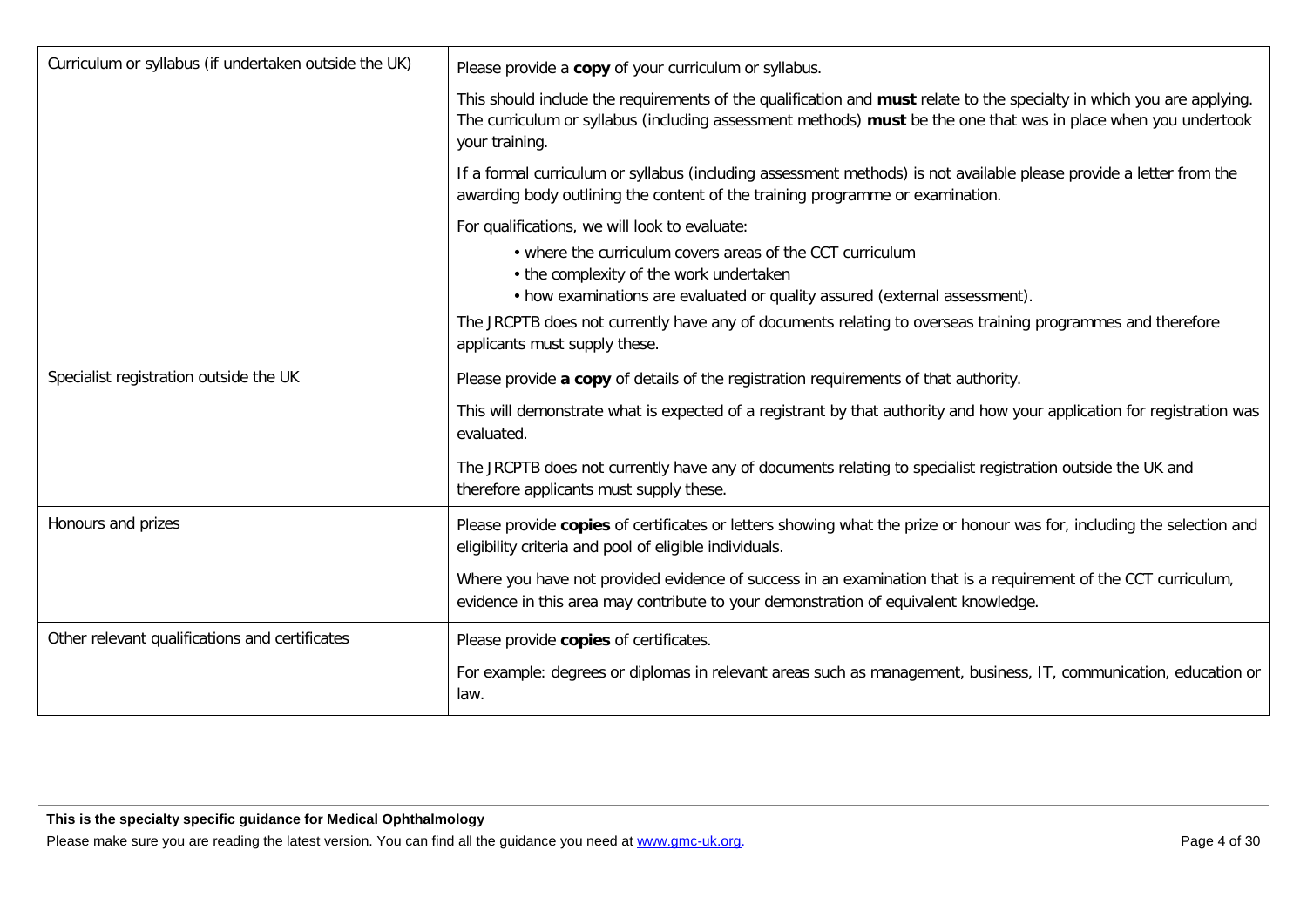#### **Assessments and appraisals**

| Appraisals and assessments            | For non training posts you should provide evidence of ongoing evaluation of your performance.                                                                                                                                                                                                                                                                                                                                                                                                                                                |
|---------------------------------------|----------------------------------------------------------------------------------------------------------------------------------------------------------------------------------------------------------------------------------------------------------------------------------------------------------------------------------------------------------------------------------------------------------------------------------------------------------------------------------------------------------------------------------------------|
|                                       | This may take the format of formal appraisals by the department head or line manager (clinical director, medical<br>director, professor).                                                                                                                                                                                                                                                                                                                                                                                                    |
|                                       | For those applicants working in independent practice it is recommended that at least one employer Appraisal is<br>undertaken and summary documentation of this submitted with the application. Those working in a NHS or managed<br>environment should submit evidence of annual appraisals. Where an applicant is not based in the UK alternative<br>forms of appraisal are strongly advised.                                                                                                                                               |
|                                       | In the UK, a revalidation or appraisal portfolio would be appropriate (if it is completed retrospectively less weight will<br>be given to the information provided).                                                                                                                                                                                                                                                                                                                                                                         |
|                                       | Alternative evidence may include letters (written at the time) commenting on your performance. In addition where<br>no formal appraisal or assessment forms are available you must provide information on the method of career review<br>or progression There are many different forms of assessment which form part of the various CCT curricula. Many of<br>these tools are available for those not in training to use.                                                                                                                    |
| RITAs, ARCPs and training assessments | Formal records of assessment have been in place in the UK since 1996 (for posts of Registrar, Specialist Registrar,<br>and Specialty Registrar). If you have undertaken training in the UK in these grades you should provide a copy of<br>your formal records. In addition if you held any of these approved training posts (except locum posts), please<br>provide evidence of your training number.                                                                                                                                       |
|                                       | If you have undertaken training outside the UK you must provide evidence of formal periodic assessment during<br>your training. This evidence must have been completed at the time the training was undertaken (if it is completed<br>retrospectively less weight will be given to the information provided). If you do not supply formal assessment<br>documents, you must provide the curriculum to demonstrate how you were assessed. A detailed letter of<br>verification from an educational supervisor would satisfy this requirement. |
|                                       | If that training was recognised by relevant authorities outside the UK please provide evidence and recognition<br>standards.                                                                                                                                                                                                                                                                                                                                                                                                                 |
|                                       | If areas for development were highlighted please provide evidence to demonstrate that you have subsequently<br>addressed them There are many different forms of assessment which form part of the CCT curriculum. Many of<br>these tools are available for those not in training to use.                                                                                                                                                                                                                                                     |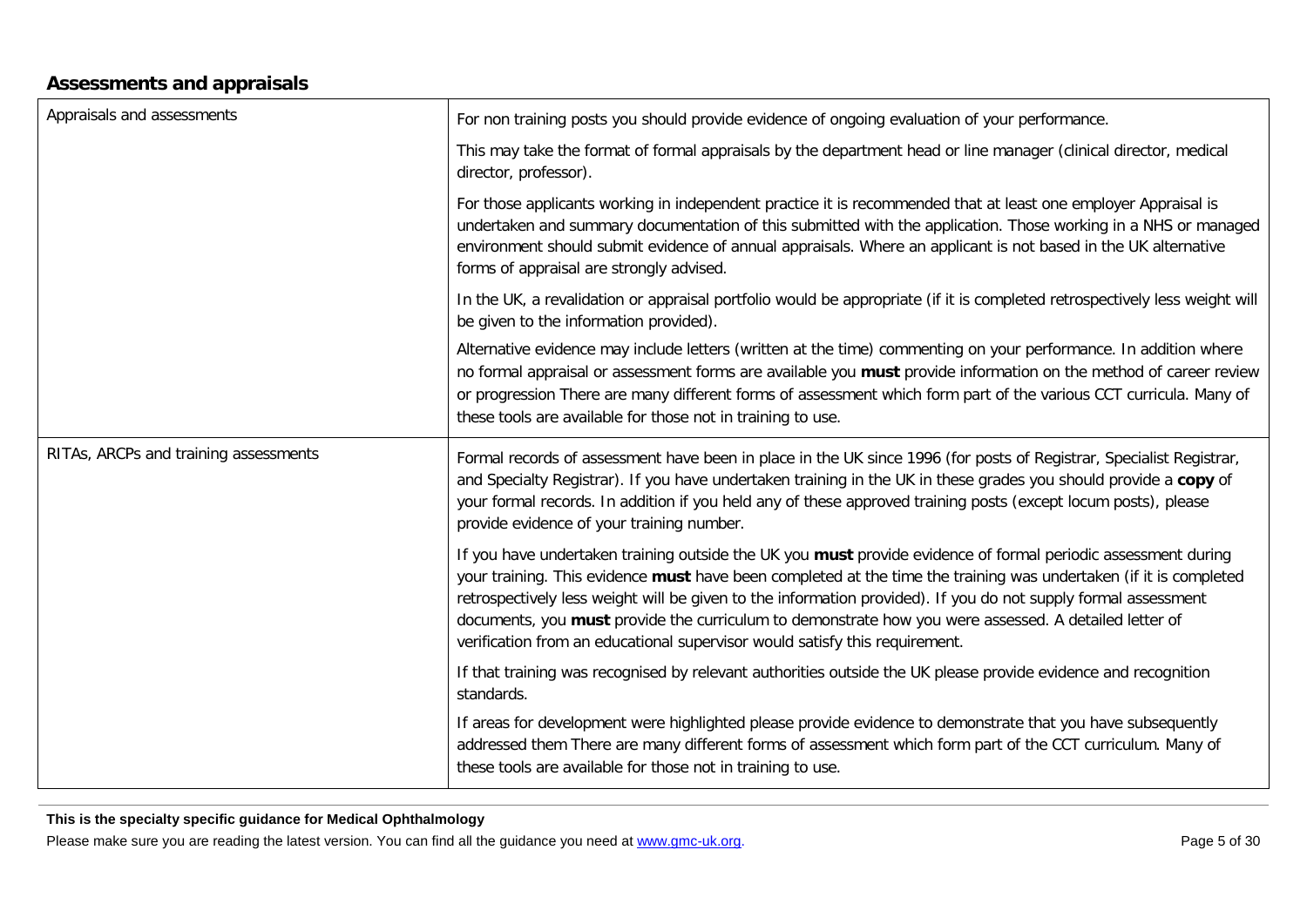| 360° and multi-source feedback                                     | You may wish to supply evidence of feedback from colleagues of all levels (peers, nursing, auxiliary staff, patients,<br>management) completed at the time and may be in the format of letters, references for posts applied for etc.                                                                                                                                                                                                                                                                                                                                                                           |
|--------------------------------------------------------------------|-----------------------------------------------------------------------------------------------------------------------------------------------------------------------------------------------------------------------------------------------------------------------------------------------------------------------------------------------------------------------------------------------------------------------------------------------------------------------------------------------------------------------------------------------------------------------------------------------------------------|
| Awards and discretionary points letters                            | You must provide copies of certificates and letters.                                                                                                                                                                                                                                                                                                                                                                                                                                                                                                                                                            |
| Personal development plans (PDP)                                   | For details of what to include please see NHS clinical governance support information.<br>You must also provide evidence of review of your PDP at appraisal. PDPs normally form part of your annual<br>appraisal system and you should submit them with appraisal documentation.                                                                                                                                                                                                                                                                                                                                |
| Participation in assessment, appraisal and appointments<br>process | You could demonstrate this in a number of ways including:<br>• invitations to appraisals or assessments<br>. minutes or other records of attendance.<br>These could provide evidence of:<br>• attendance at appraisal or assessment courses<br>• participation in Deanery ARCP and RITA processes<br>• participation in the appointments process for medical colleagues<br>• involvement in interview panels and interview appointment related courses<br>• involvement in workplace based assessments (as assessor)<br>All of the above must be anonymised (with respect to individual appraisee information). |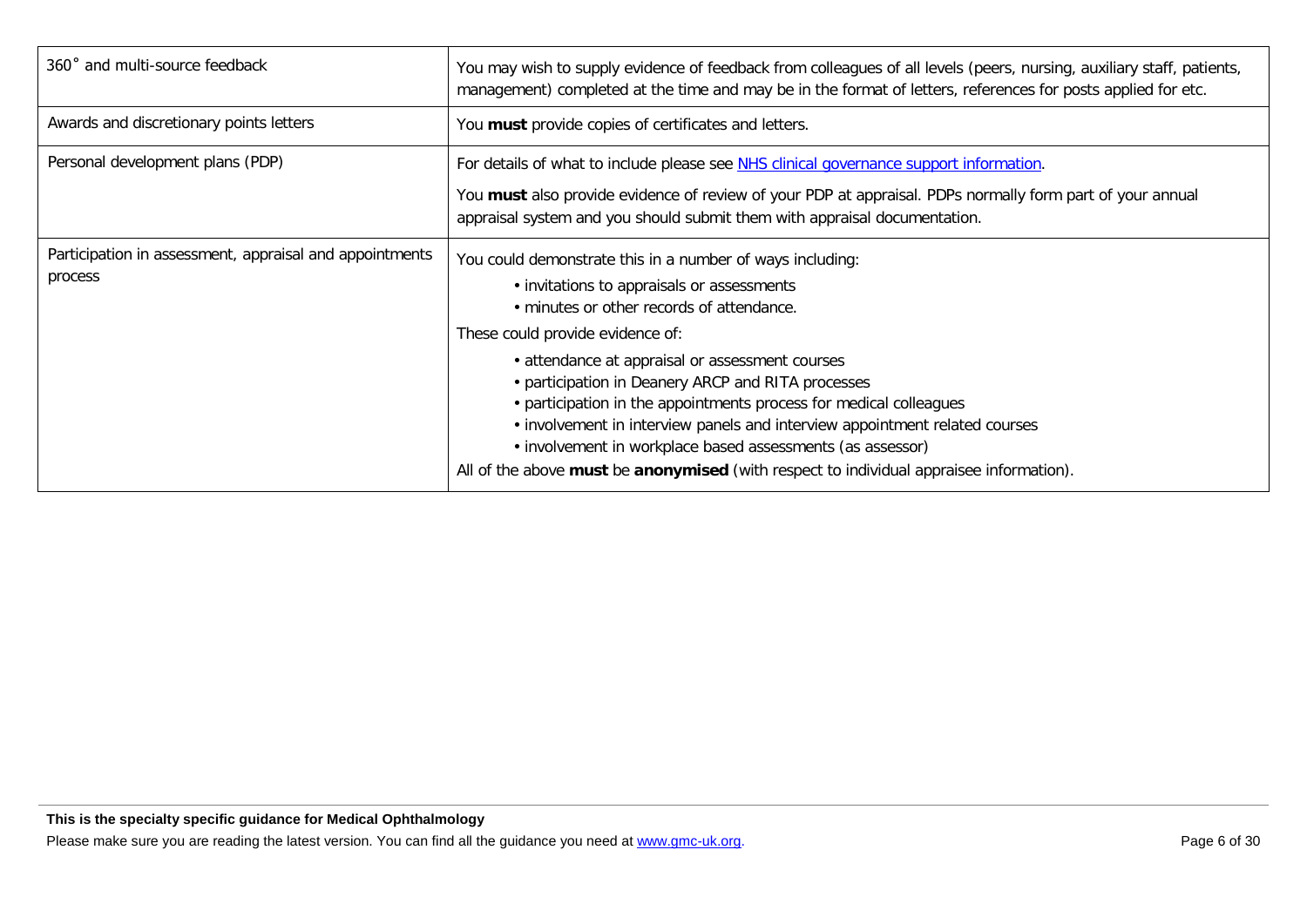#### **Logbooks, records of daily clinical practice and portfolios**

The evidence you supply here **must** demonstrate that you have achieved **all** the requirements and competencies as set down in the CCT curriculum for your specialty.

Where you have, for a substantial period of time, worked in a specialised area, you should submit evidence that at one stage in your career you achieved the requirements and competencies of the curriculum for your specialty and that have maintained these skills. You will also need to provide evidence that your current specialised practice allows you to meet all of the requirements of [Good Medical Practice](http://www.gmc-uk.org/guidance/good_medical_practice.asp).

| Logbooks | Photocopies of operating lists and theatre record books are not satisfactory evidence of procedures. If you did not<br>complete a logbook at the time you undertook the procedures, you should create a logbook from the information<br>you have. It should contain the following information:                                                                                                              |
|----------|-------------------------------------------------------------------------------------------------------------------------------------------------------------------------------------------------------------------------------------------------------------------------------------------------------------------------------------------------------------------------------------------------------------|
|          | • only procedures that you were personally involved in<br>• age and gender<br>· date of the procedure<br>• full name of the procedure<br>• your role in the procedure (assisted, performed personally, performed under direct supervision of someone<br>more senior, supervised a junior)<br>• any critical incidents<br>• name of the hospital or clinic where procedure was performed<br>· outcomes data. |
|          | For guidance on the most appropriate format for your logbook please refer to www.jrcptb.org.uk where you can<br>obtain a copy of the electronic logbook                                                                                                                                                                                                                                                     |
|          | For those who have not completed a log book as they have gone along (although this is not advisable), should<br>provide educational supervisor reports, evidence of completed WPBAs and courses attended.                                                                                                                                                                                                   |
|          | Those that have been working less than full time should demonstrate (normally through their log book) that they<br>have undertaken pro rata duties including on-call and other out of hours commitments) required of their full-time<br>colleagues.                                                                                                                                                         |
|          | It is important that these cover the full range of the curriculum demonstrating the breadth and depth of the<br>specialty. This may mean that you have to go back further than 5 years.<br>All evidence in this area must be anonymised for individual patient data.                                                                                                                                        |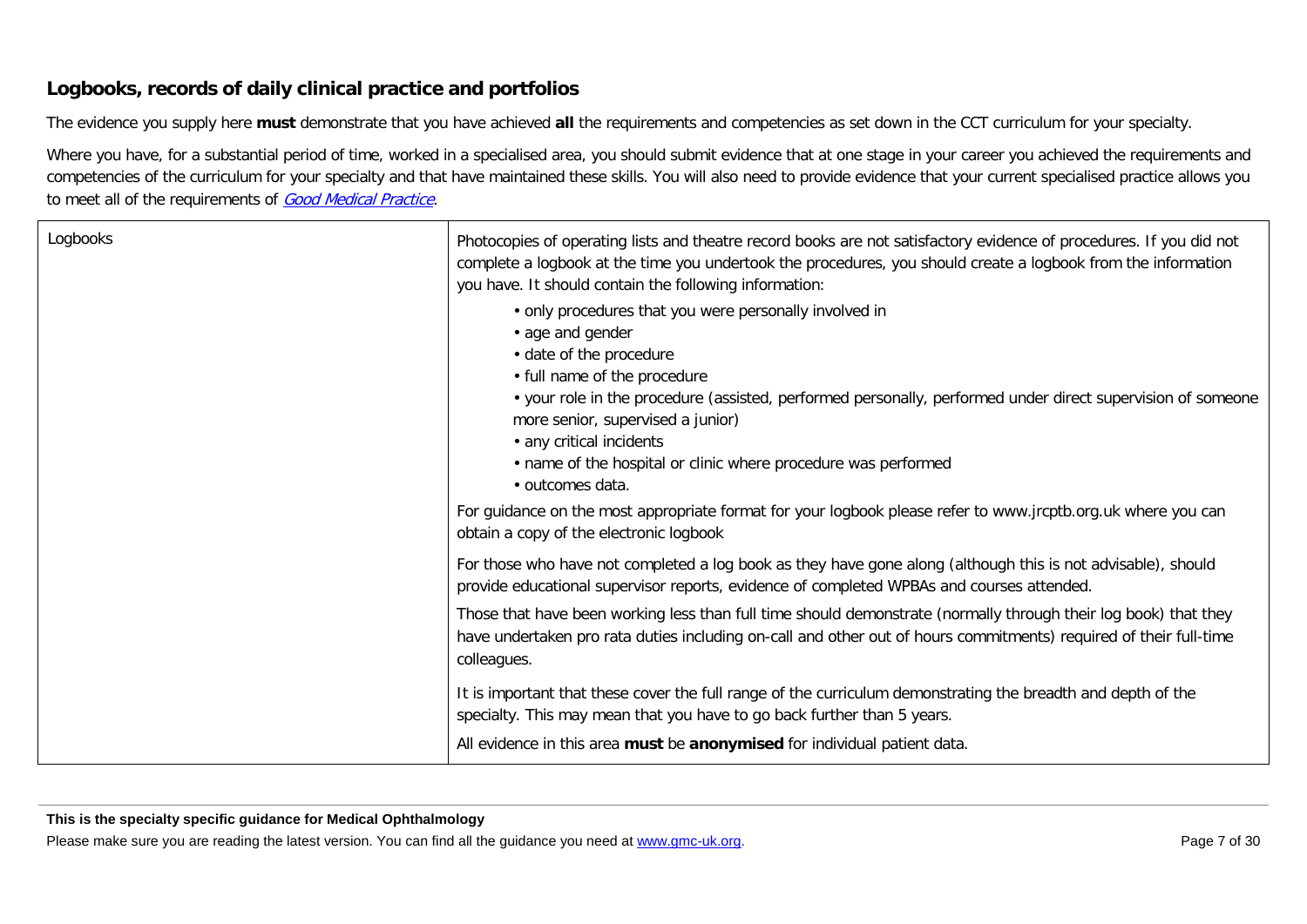| Consolidation, cumulative data sheets, summary lists<br>and annual caseload statistics | You should provide a summary of the total numbers for the various procedures listed in the logbook. This should be<br>completed annually and include your role in the procedure.                  |
|----------------------------------------------------------------------------------------|---------------------------------------------------------------------------------------------------------------------------------------------------------------------------------------------------|
|                                                                                        | It is important that the logbooks cover the full range of the curriculum demonstrating the breadth and depth of the<br>specialty. This may mean that you have to go back further than five years. |
|                                                                                        | All evidence in this area must be anonymised for individual patient data.                                                                                                                         |
| Medical reports                                                                        | You should provide examples across the breadth of your practice following the Academy of Medical Royal Colleges<br>and NHS agreed format:                                                         |
|                                                                                        | A Clinician's Guide to Record Standards - Part 1                                                                                                                                                  |
|                                                                                        | A Clinician's Guide to Record Standards - Part 2                                                                                                                                                  |
|                                                                                        | You can use these to demonstrate:                                                                                                                                                                 |
|                                                                                        | your involvement or role in cases<br>$\bullet$                                                                                                                                                    |
|                                                                                        | the types and complexity of cases you are involved in                                                                                                                                             |
|                                                                                        | your handling of patient paperwork                                                                                                                                                                |
|                                                                                        | your respect and protection of confidential information<br>$\bullet$                                                                                                                              |
|                                                                                        | triangulation with logbook information.<br>$\bullet$                                                                                                                                              |
|                                                                                        | All evidence in this area must be anonymised for individual patient data.                                                                                                                         |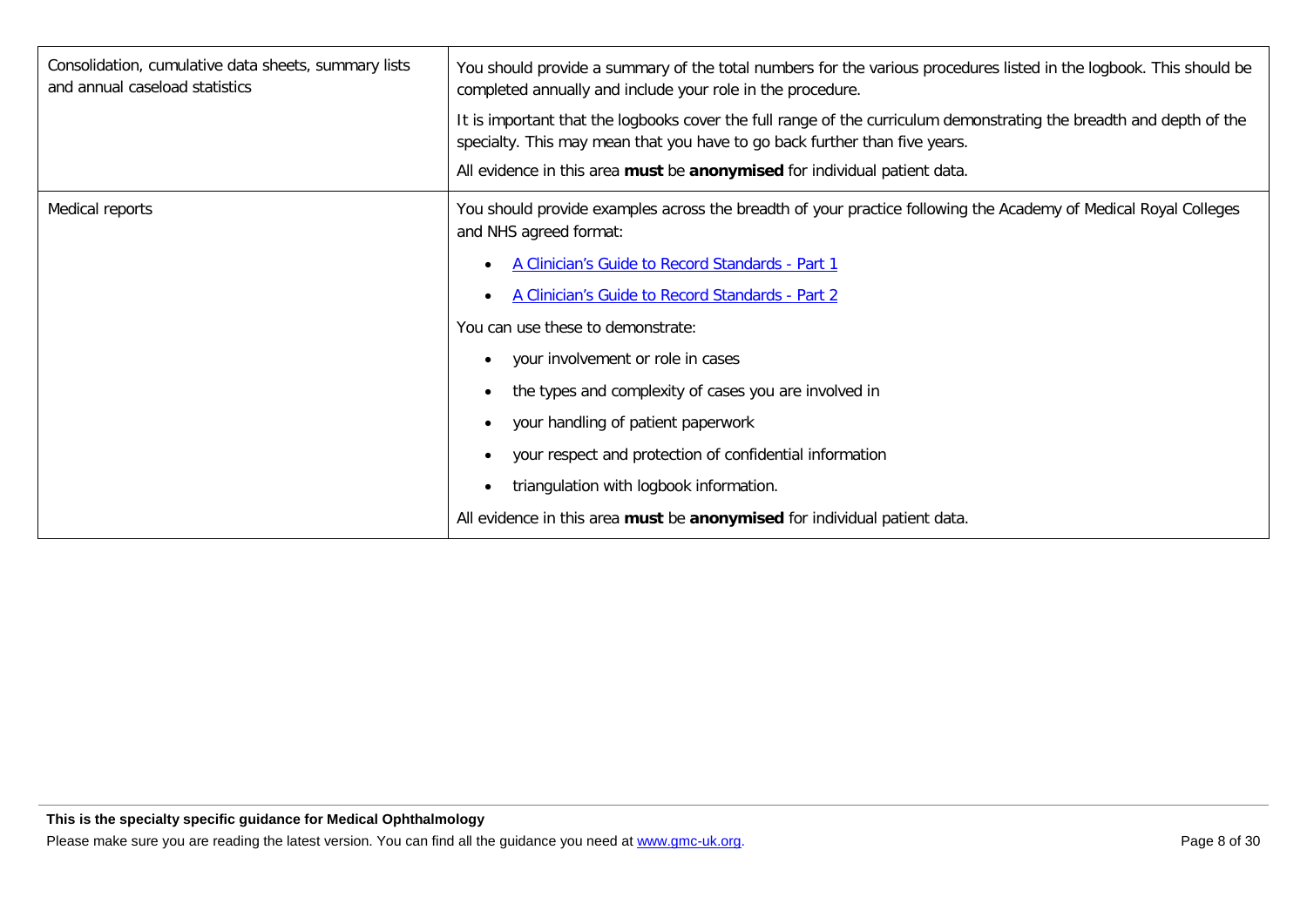| Case histories | Case histories that you provide should include:                           |
|----------------|---------------------------------------------------------------------------|
|                | dates<br>$\bullet$                                                        |
|                | diagnosis<br>$\bullet$                                                    |
|                | nature of your involvement in the management of the case                  |
|                | which curriculum competencies were involved.<br>$\bullet$                 |
|                | You can use these to demonstrate:                                         |
|                | your involvement or role in cases<br>$\bullet$                            |
|                | the types and complexity of cases you are involved in                     |
|                | your handling of patient paperwork<br>$\bullet$                           |
|                | your respect and protection of confidential information                   |
|                | triangulation with logbook information.                                   |
|                | All evidence in this area must be anonymised for individual patient data. |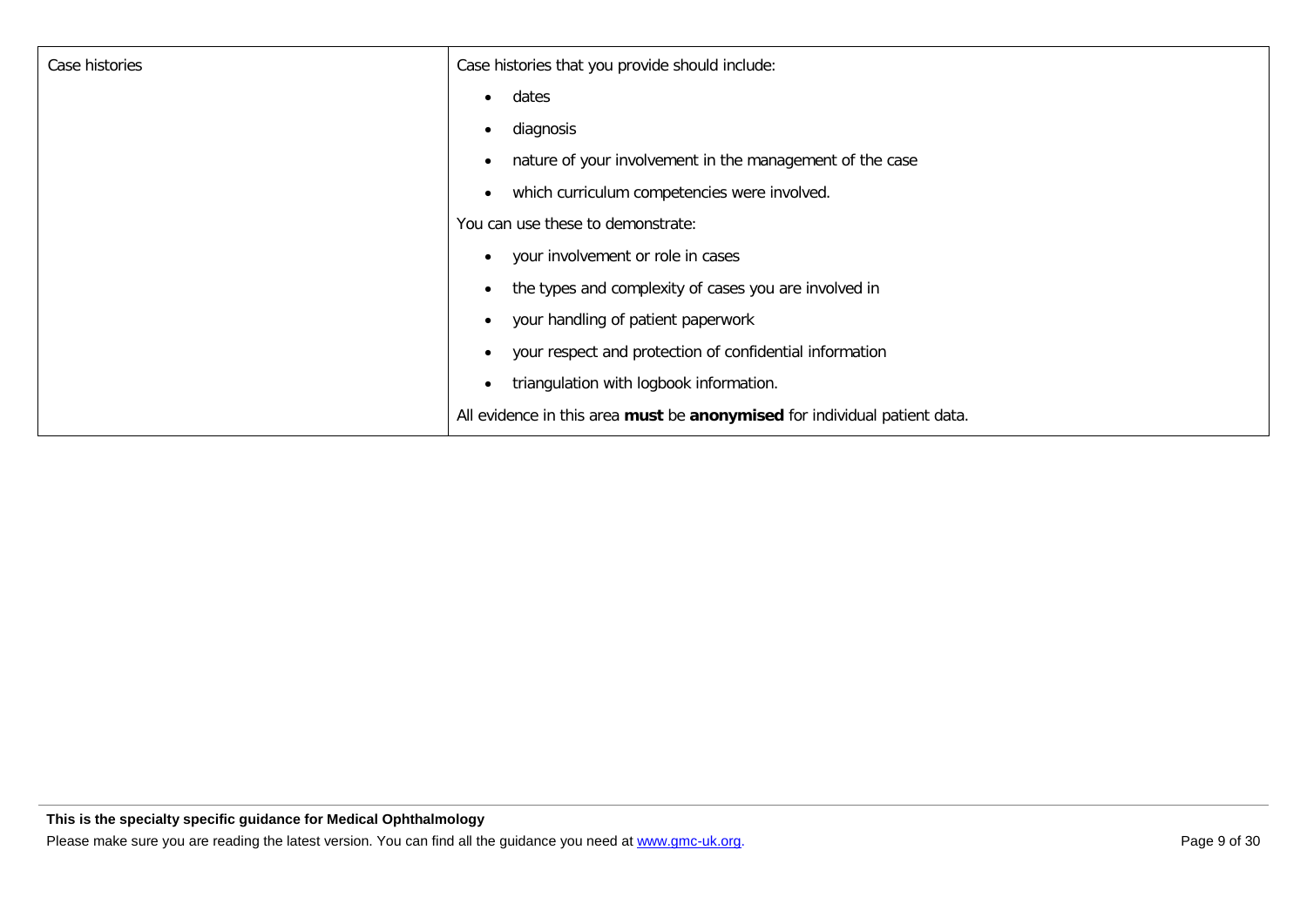| Referral letters discussing patient handling | Please provide a variety of copies of letters to cover all aspects of your work and to demonstrate the breadth of your<br>practice. This may include examples of letters: |
|----------------------------------------------|---------------------------------------------------------------------------------------------------------------------------------------------------------------------------|
|                                              | requesting a second opinion<br>$\bullet$                                                                                                                                  |
|                                              | advising clinical colleagues or answering particular questions regarding patient management<br>$\bullet$                                                                  |
|                                              | from clinical colleagues regarding applicants involvement in patient management.<br>$\bullet$                                                                             |
|                                              | You can use these to demonstrate:                                                                                                                                         |
|                                              | your involvement or role in cases<br>$\bullet$                                                                                                                            |
|                                              | the types and complexity of cases you are involved in<br>$\bullet$                                                                                                        |
|                                              | your relationship with your colleagues in other disciplines<br>$\bullet$                                                                                                  |
|                                              | your handling of patient paperwork<br>$\bullet$                                                                                                                           |
|                                              | your recognition of the limits of your professional competence                                                                                                            |
|                                              | your respect and protection of confidential information.                                                                                                                  |
|                                              | All evidence in this area must be anonymised for individual patient data.                                                                                                 |
| <b>Patient lists</b>                         | You may wish to include copies of patient lists. You can use these to demonstrate:                                                                                        |
|                                              | your involvement or role in cases                                                                                                                                         |
|                                              | the types and complexity of cases you are involved in<br>$\bullet$                                                                                                        |
|                                              | your participation in teaching and training (where you are supervising a junior colleague)<br>$\bullet$                                                                   |
|                                              | the volume of cases you undertake                                                                                                                                         |
|                                              | triangulation with rota, timetable and job plan information<br>$\bullet$                                                                                                  |
|                                              | triangulation with logbook information.<br>$\bullet$                                                                                                                      |
|                                              | All evidence in this area must be anonymised for individual patient data.                                                                                                 |

**This is the specialty specific guidance for Medical Ophthalmology**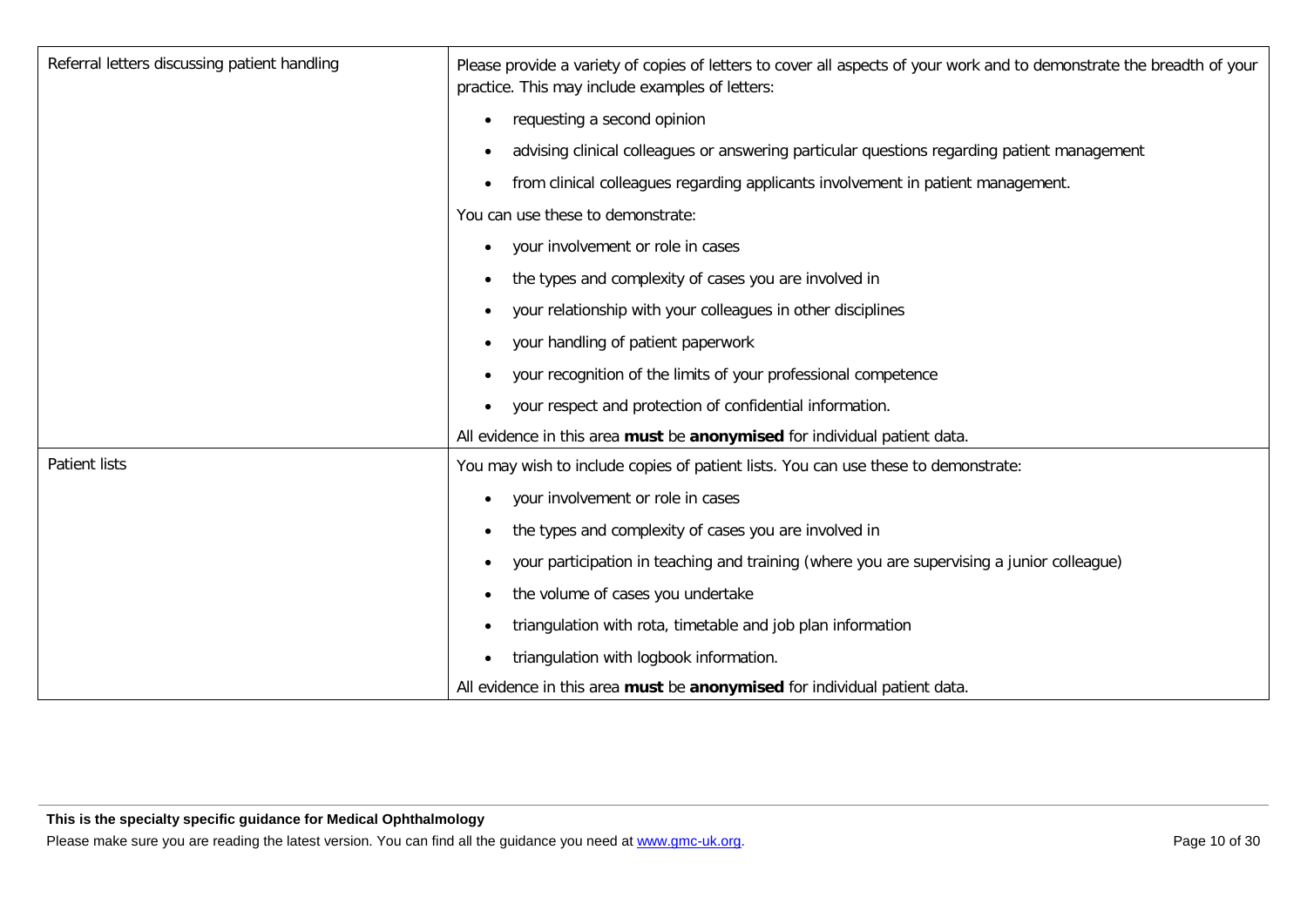| Departmental (or trust) workload statistics and annual | You can use these to demonstrate:                                                                                                                                     |
|--------------------------------------------------------|-----------------------------------------------------------------------------------------------------------------------------------------------------------------------|
| caseload statistics                                    | the size of the hospital in which you work<br>$\bullet$                                                                                                               |
|                                                        | the volume of work undertaken within your trust and the percentage that you undertake<br>$\bullet$                                                                    |
|                                                        | the range of work that you undertake and that is undertaken within your trust<br>$\bullet$                                                                            |
|                                                        | triangulation with logbook information<br>$\bullet$                                                                                                                   |
|                                                        |                                                                                                                                                                       |
| Rotas, timetables and job plans                        | Where you have undertaken a number of roles provide details for each post or role. You can use these documents to<br>demonstrate:                                     |
|                                                        | details of clinical and non-clinical duties you undertake                                                                                                             |
|                                                        | your on-call commitment<br>٠                                                                                                                                          |
|                                                        | your participation in meetings and teaching                                                                                                                           |
|                                                        | triangulation with logbook information.                                                                                                                               |
|                                                        |                                                                                                                                                                       |
| Courses relevant to curriculum                         | Time to be made available for formal courses is encouraged, subject to local conditions of service. Examples include<br>management courses and communication courses. |
|                                                        | Any overseas courses will be evaluated in line with UK courses.                                                                                                       |
| Portfolios (electronic or revalidation)                | Do not submit your whole portfolio. You need to separate the evidence in it and submit that under the correct<br>headings as set out in this guidance.                |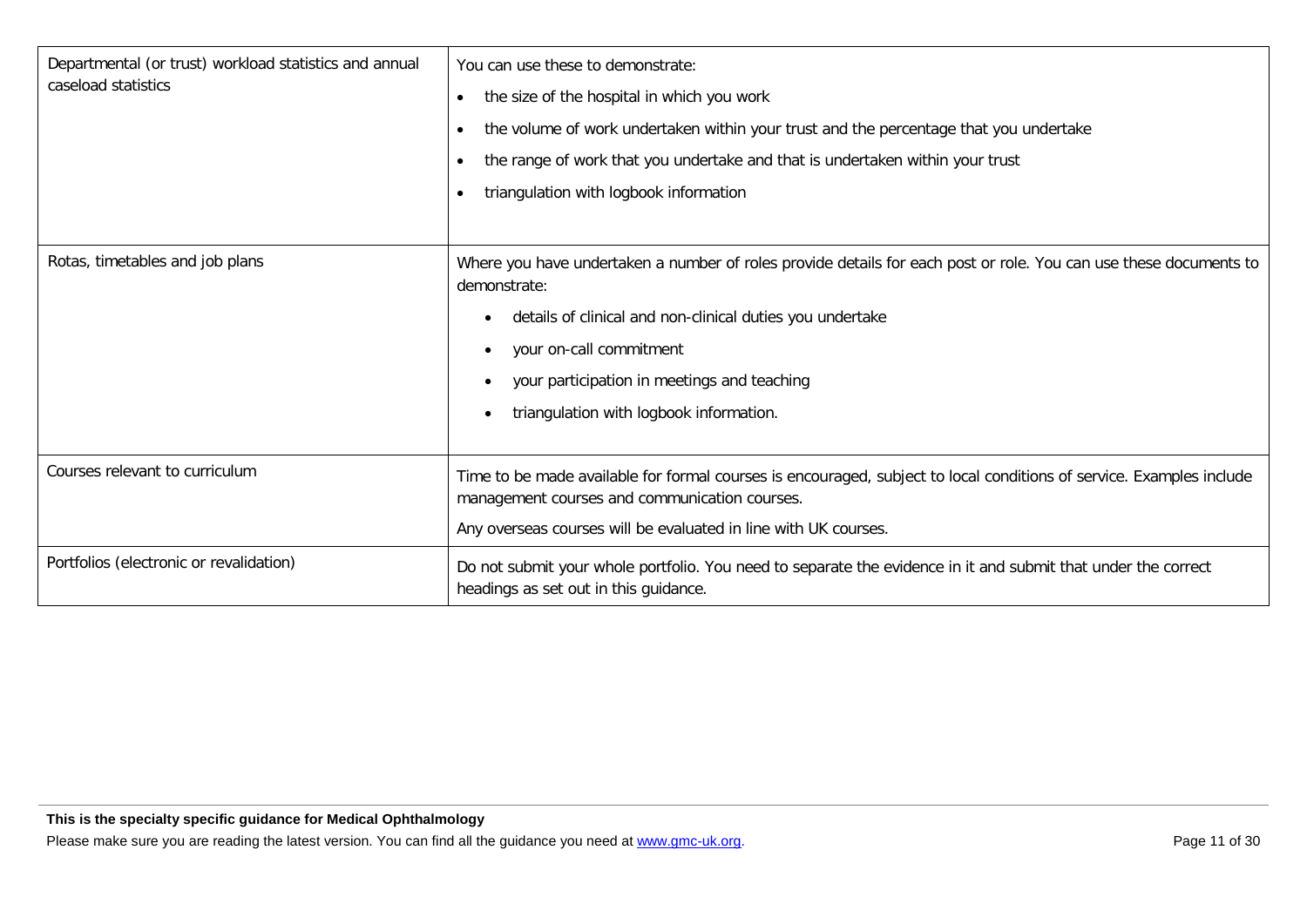|                                                | stand or pools and author (moluting both training and oxportance posts)                                              |  |
|------------------------------------------------|----------------------------------------------------------------------------------------------------------------------|--|
| Employment letters and contracts of employment | The information in these letters and contracts must match your CV. They will confirm the following:                  |  |
|                                                | dates you were in post<br>$\bullet$                                                                                  |  |
|                                                | post title, grade, training<br>$\bullet$                                                                             |  |
|                                                | type of employment: permanent, fixed term, or part time (including percentage of whole time equivalent)<br>$\bullet$ |  |
|                                                | The content should include evidence of the different work environments / settings defined in the curriculum.         |  |
|                                                |                                                                                                                      |  |
| Job descriptions                               | These <b>must</b> match the information in your CV. They will confirm the following:                                 |  |
|                                                | your position within the structure of your department                                                                |  |
|                                                | your post title<br>$\bullet$                                                                                         |  |
|                                                | your clinical and non clinical commitment<br>$\bullet$                                                               |  |
|                                                | your involvement in teaching or training.<br>$\bullet$                                                               |  |
|                                                | The content should include evidence of the different work environments / settings defined in the curriculum.         |  |
|                                                |                                                                                                                      |  |

#### **Details of posts and duties (including both training and experience posts)**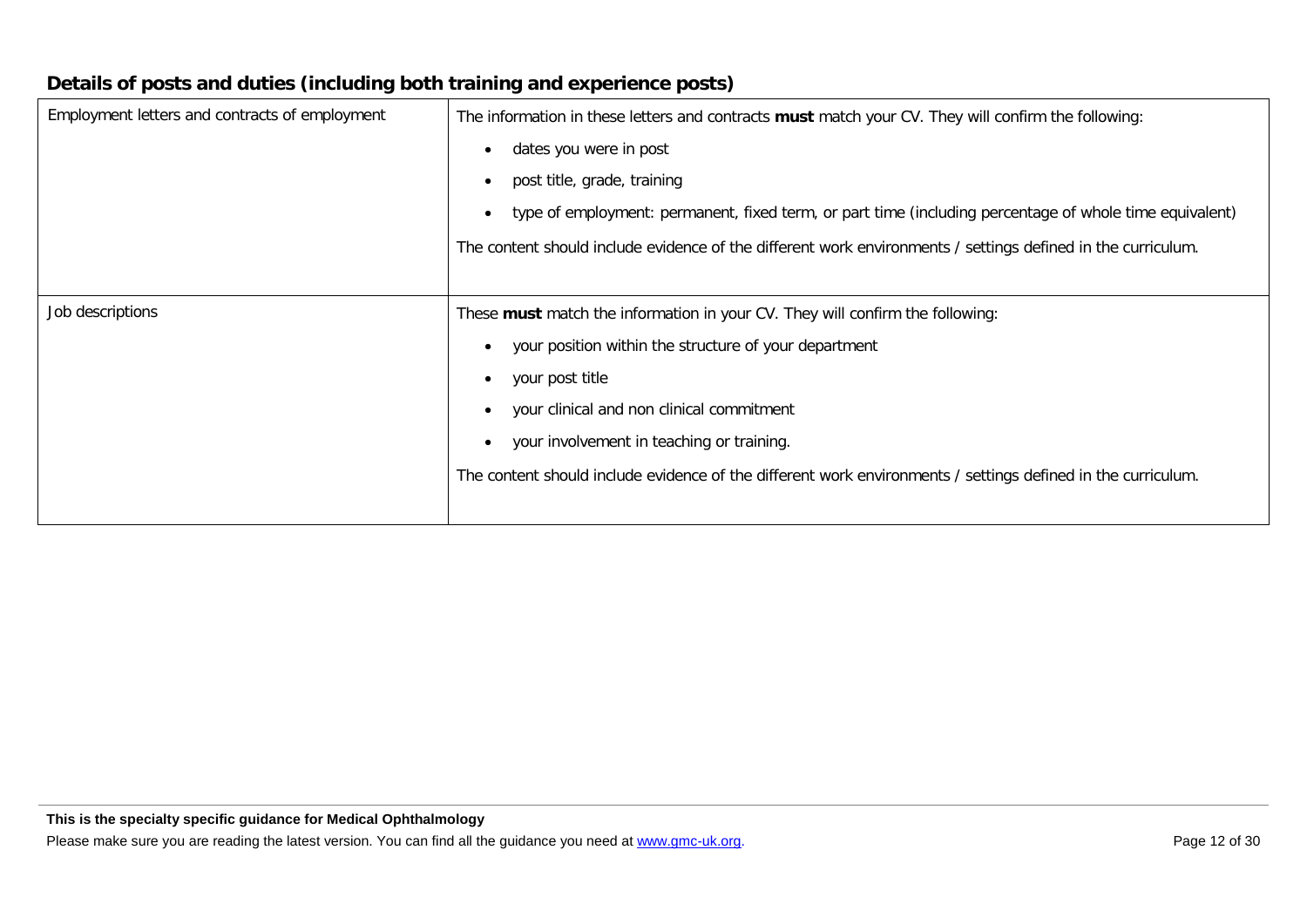| Job plans | Where you have undertaken a number of roles, provide details for each post or role. You can use these documents<br>to demonstrate: |
|-----------|------------------------------------------------------------------------------------------------------------------------------------|
|           | the main duties and responsibilities of the post                                                                                   |
|           | your out of hours responsibilities, including rota commitments<br>$\bullet$                                                        |
|           | that you have covered for colleagues' periods of leave                                                                             |
|           | any professional supervision and management of junior medical staff that you have undertaken                                       |
|           | your responsibilities for carrying out teaching, examination and accreditation duties                                              |
|           | your contribution to postgraduate and continuing medical education activity, locally and nationally                                |
|           | any responsibilities you had that relate to a special interest                                                                     |
|           | requirements to participate in medical audit and in continuing medical education                                                   |
|           | your involvement in research<br>$\bullet$                                                                                          |
|           | your managerial, including budgetary, responsibilities where appropriate                                                           |
|           | your participation in administration and management duties.                                                                        |
|           |                                                                                                                                    |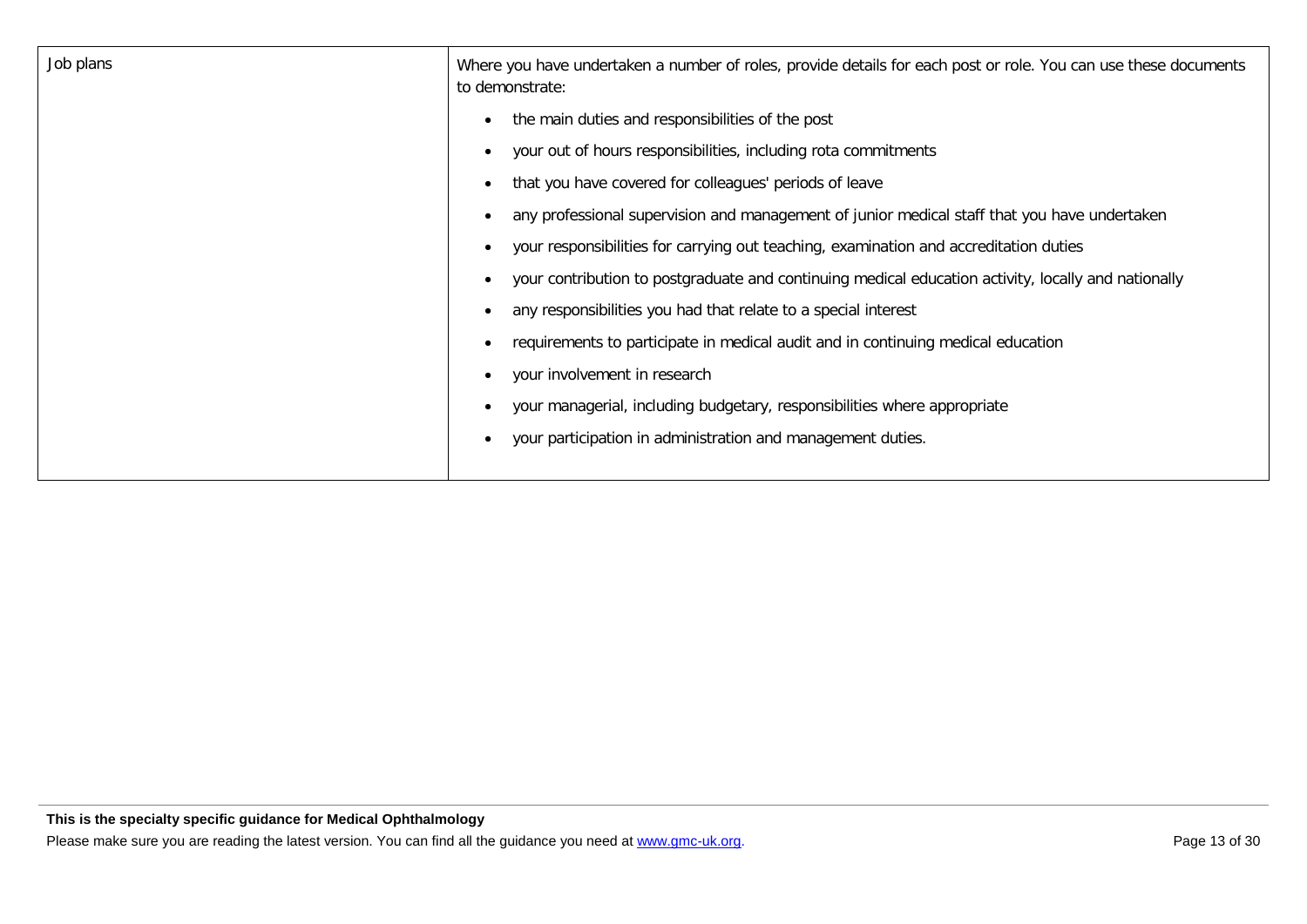#### **Research, publications and presentations**

| Research papers, grants, patent designs | Please include any research relevant to your current practice.                                                                                                                                        |
|-----------------------------------------|-------------------------------------------------------------------------------------------------------------------------------------------------------------------------------------------------------|
|                                         | If the research is published - please submit the first page of the published paper.                                                                                                                   |
|                                         | If the research is not published - please provide a summary or abstract of the research.                                                                                                              |
|                                         | Colleges may undertake web searches to check the information you provide.                                                                                                                             |
|                                         | You can use these documents to demonstrate:                                                                                                                                                           |
|                                         | the types and complexity of cases you are involved in                                                                                                                                                 |
|                                         | triangulation with logbook information                                                                                                                                                                |
|                                         | working with colleagues (where research is joint or multi disciplinary)                                                                                                                               |
|                                         | Continuing Professional Development (CPD)                                                                                                                                                             |
|                                         | training in research methodology and/or conduct research.                                                                                                                                             |
|                                         | Where you have not provided evidence of success in an examination that is a requirement of the CCT curriculum,<br>evidence in this area may contribute to your demonstration of equivalent knowledge. |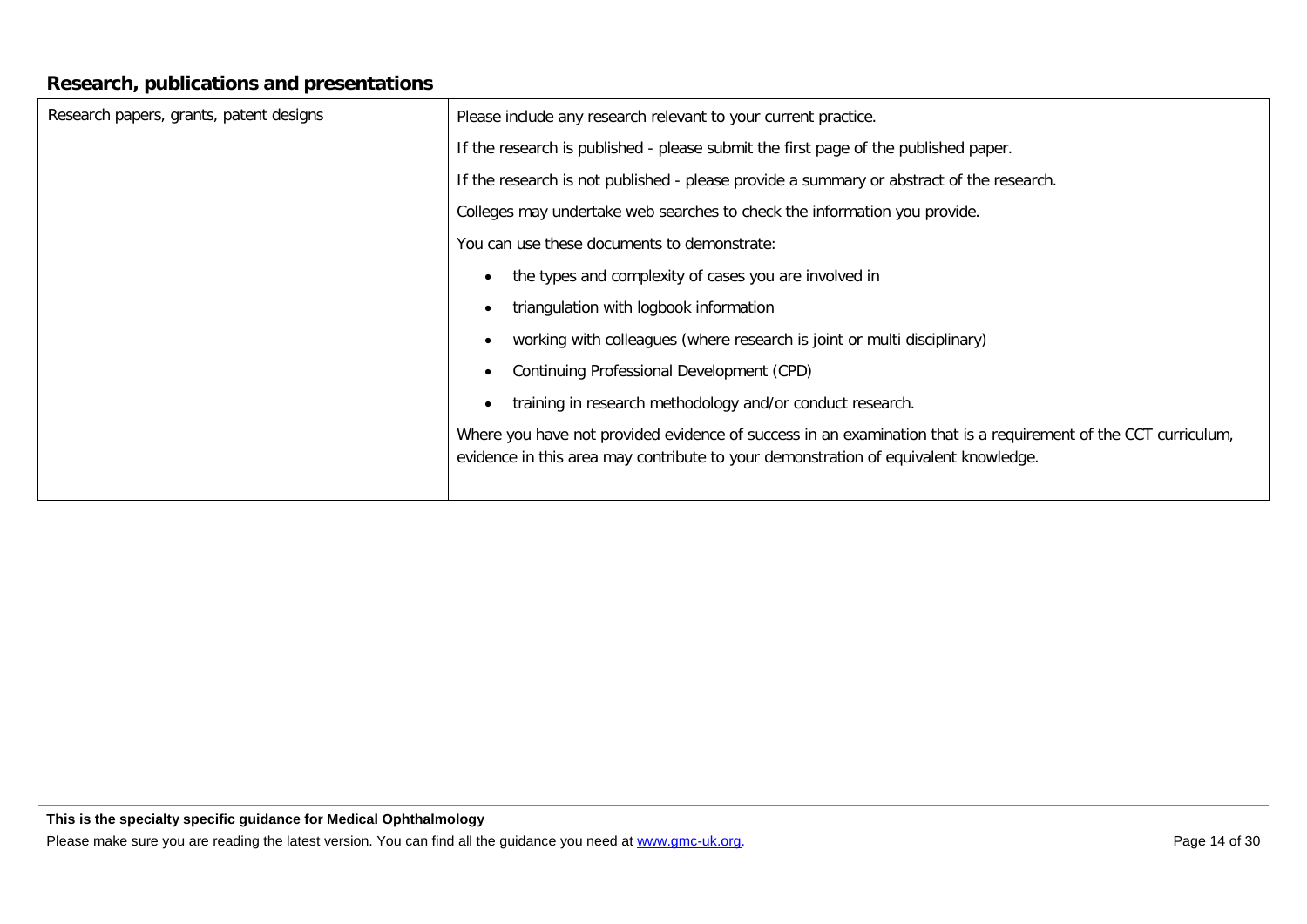| Publications within specialty field | Include a copy of the front page of each publication.                                                                                                                                                 |
|-------------------------------------|-------------------------------------------------------------------------------------------------------------------------------------------------------------------------------------------------------|
|                                     | More weight is given where:                                                                                                                                                                           |
|                                     | the applicant is first author                                                                                                                                                                         |
|                                     | the publication has a high impact factor.                                                                                                                                                             |
|                                     | You must not change the listing of the authors (the order in which the authors are listed) in papers where there is<br>more than one author.                                                          |
|                                     | You must provide evidence of having contributed to the production of clinical guidelines (local or national)                                                                                          |
|                                     | Colleges may undertake web searches to check the information you provide.                                                                                                                             |
|                                     | You can use these documents to demonstrate:                                                                                                                                                           |
|                                     | the types and complexity of cases you are involved in                                                                                                                                                 |
|                                     | triangulation with logbook information                                                                                                                                                                |
|                                     | working with colleagues (where publications are joint or multi disciplinary)                                                                                                                          |
|                                     | CPD.<br>$\bullet$                                                                                                                                                                                     |
|                                     | Where you have not provided evidence of success in an examination that is a requirement of the CCT curriculum,<br>evidence in this area may contribute to your demonstration of equivalent knowledge: |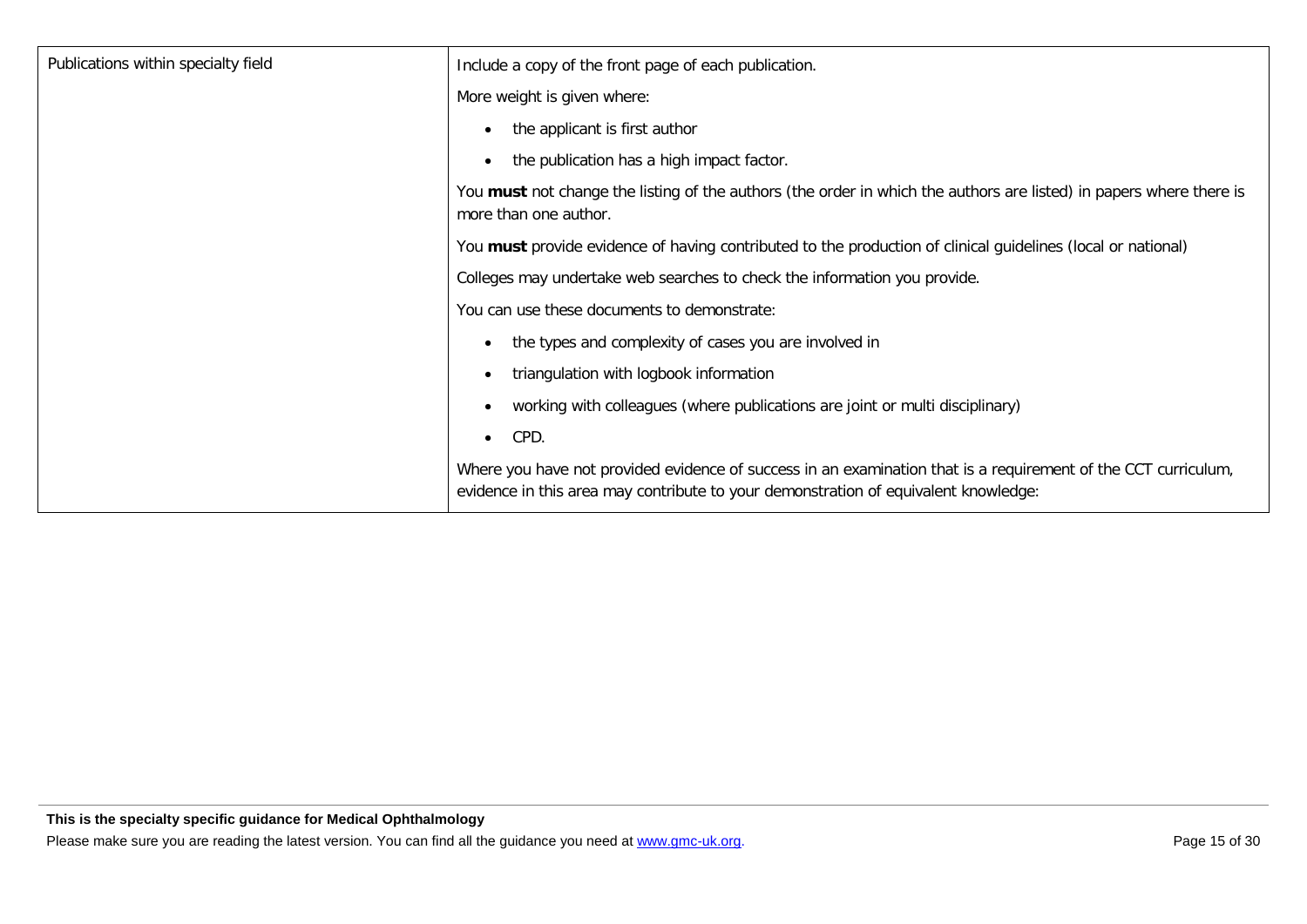| Presentations, poster presentations | You may wish to supply invitations to present at national or international meetings to demonstrate your recognition<br>within your specialty. You may also supply feedback from presentations or meeting agendas or programmes that<br>show your participation. |
|-------------------------------------|-----------------------------------------------------------------------------------------------------------------------------------------------------------------------------------------------------------------------------------------------------------------|
|                                     | You can use these documents to demonstrate:                                                                                                                                                                                                                     |
|                                     | the types and complexity of cases you are involved in<br>$\bullet$                                                                                                                                                                                              |
|                                     | triangulation with logbook information                                                                                                                                                                                                                          |
|                                     | CPD<br>$\bullet$                                                                                                                                                                                                                                                |
|                                     | teaching and training.<br>$\bullet$                                                                                                                                                                                                                             |
|                                     | Where you have not provided evidence of success in an examination that is a requirement of the CCT curriculum,<br>evidence in this area may contribute to your demonstration of equivalent knowledge.                                                           |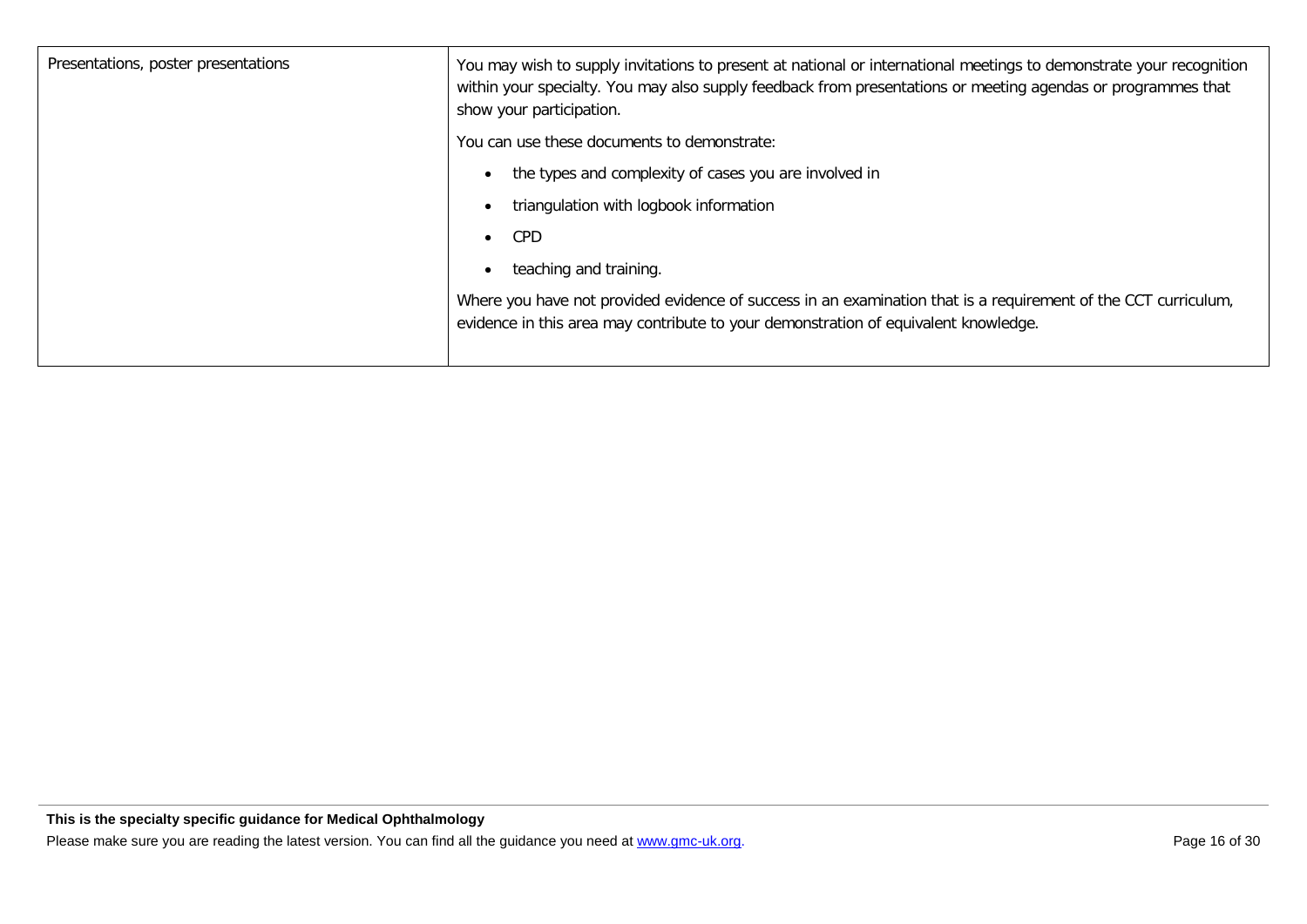#### **CPD and CME**

| CPD record certificates, certificates of attendance,<br>workshops and at local, national and international<br>meetings or conferences | You should provide a variety of these to cover all aspects of your work and to demonstrate the breadth of your<br>practice. Where you have specialised the provision of CPD records covering the other aspects of the relevant<br>curriculum is important to demonstrate the maintenance of your skills.                                                                                                                                                                                                                                                                                                                                                                                        |
|---------------------------------------------------------------------------------------------------------------------------------------|-------------------------------------------------------------------------------------------------------------------------------------------------------------------------------------------------------------------------------------------------------------------------------------------------------------------------------------------------------------------------------------------------------------------------------------------------------------------------------------------------------------------------------------------------------------------------------------------------------------------------------------------------------------------------------------------------|
|                                                                                                                                       | Please provide details of the events you have attended describing the content. Support this with documentary<br>evidence of your attendance (CPD certificates etc).<br>See the JRCPTB guidelines at www.jrcptb.org.uk.                                                                                                                                                                                                                                                                                                                                                                                                                                                                          |
| CPD registration points from UK Medical Royal College<br>(or equivalent body overseas)                                                | Please provide evidence of registration within a formal system. Royal Colleges or Faculties may confirm attainment<br>of their requirements.<br>See the JRCPTB guidelines at www.jrcptb.org.uk.                                                                                                                                                                                                                                                                                                                                                                                                                                                                                                 |
| Membership of professional bodies and organisations                                                                                   | List the following for your current membership of professional bodies and organisations. Provide documentary<br>evidence showing membership information:<br>• organisation name<br>• date of joining<br>· status of membership (member, associate etc)<br>• how membership is achieved (evaluation, examination, is membership restricted or open to all?)<br>Where membership has been attained through an evaluation or examination and you have not provided evidence of<br>success in an examination that is a requirement of the CCT curriculum, evidence in this area may contribute to your<br>demonstration of equivalent knowledge.<br>See the JRCPTB guidelines at www.jrcptb.org.uk. |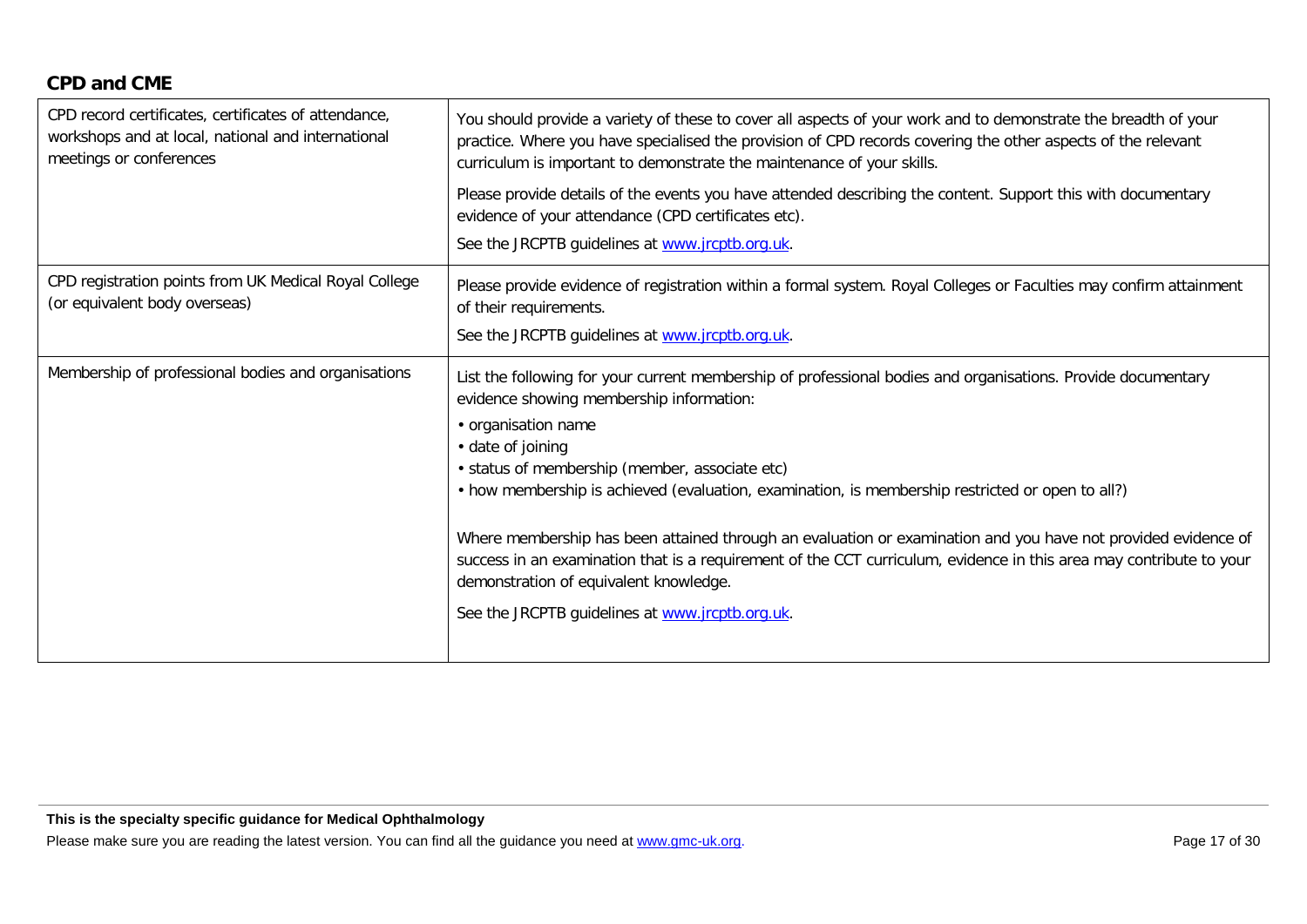#### **Teaching and training**

| <b>Teaching timetables</b> | Where you have undertaken a number of roles provide details for each post or role, indicate the level of the<br>teaching. Where teaching is not formal (timetabled) indicate how you participate in teaching.<br>Where you have not provided evidence of success in an examination that is a requirement of the CCT curriculum,<br>evidence in this area may contribute to your demonstration of equivalent knowledge.<br>Timetables to include evidence of<br>• participation in patient education collaboratively with other members of a multi-professional team<br>• participation in the teaching of allied health professional.                                                                                                                                                                                                                      |
|----------------------------|------------------------------------------------------------------------------------------------------------------------------------------------------------------------------------------------------------------------------------------------------------------------------------------------------------------------------------------------------------------------------------------------------------------------------------------------------------------------------------------------------------------------------------------------------------------------------------------------------------------------------------------------------------------------------------------------------------------------------------------------------------------------------------------------------------------------------------------------------------|
| Lectures                   | Please include evidence showing the audience and topics covered, such as posters advertising event, educational<br>timetable from trust education centre, letter from education centre indicating your involvement in specialty trainee<br>formal education programme. This can Include attendance or speaking at meetings of 'lay' patient support<br>organisations.<br>You can use these documents to demonstrate:<br>the types and complexity of cases you are involved in<br>$\bullet$<br>triangulation with logbook information<br>$\bullet$<br>CPD<br>$\bullet$<br>teaching and training<br>$\bullet$<br>communication skills.<br>$\bullet$<br>Where you have not provided evidence of success in an examination that is a requirement of the CCT curriculum,<br>evidence in this area may contribute to your demonstration of equivalent knowledge. |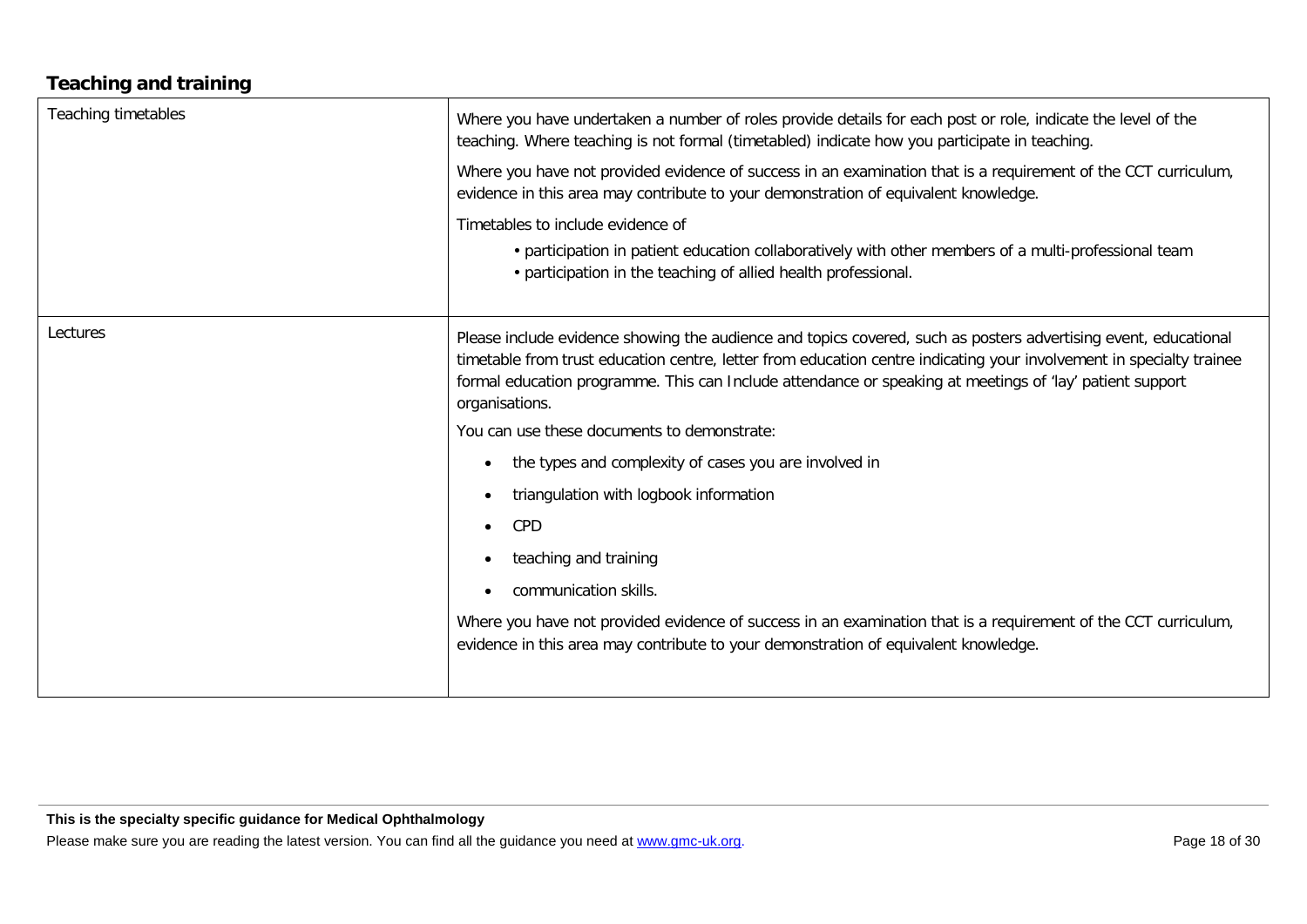| Feedback or evaluation forms from those taught | Please provide copies of feedback from teaching events you have participated in.                                                                                                         |
|------------------------------------------------|------------------------------------------------------------------------------------------------------------------------------------------------------------------------------------------|
|                                                | You can use these documents to demonstrate:                                                                                                                                              |
|                                                | the types and complexity of cases you are involved in                                                                                                                                    |
|                                                | triangulation with logbook information                                                                                                                                                   |
|                                                | <b>CPD</b>                                                                                                                                                                               |
|                                                | teaching and training                                                                                                                                                                    |
|                                                | leadership                                                                                                                                                                               |
|                                                | relationships with colleagues                                                                                                                                                            |
|                                                | communication skills.                                                                                                                                                                    |
|                                                | All evidence in this area must be anonymised for individual patient data.                                                                                                                |
| Letters from colleagues                        | You can use copies of letters from colleagues to demonstrate similar information to feedback forms (see above).                                                                          |
|                                                | All evidence in this area must be anonymised for individual patient data.                                                                                                                |
| Attendance at teaching or appraisal courses    | Please provide documentary evidence that you attended the courses and information on the content of the course<br>including whether they were generic or aimed at medical professionals. |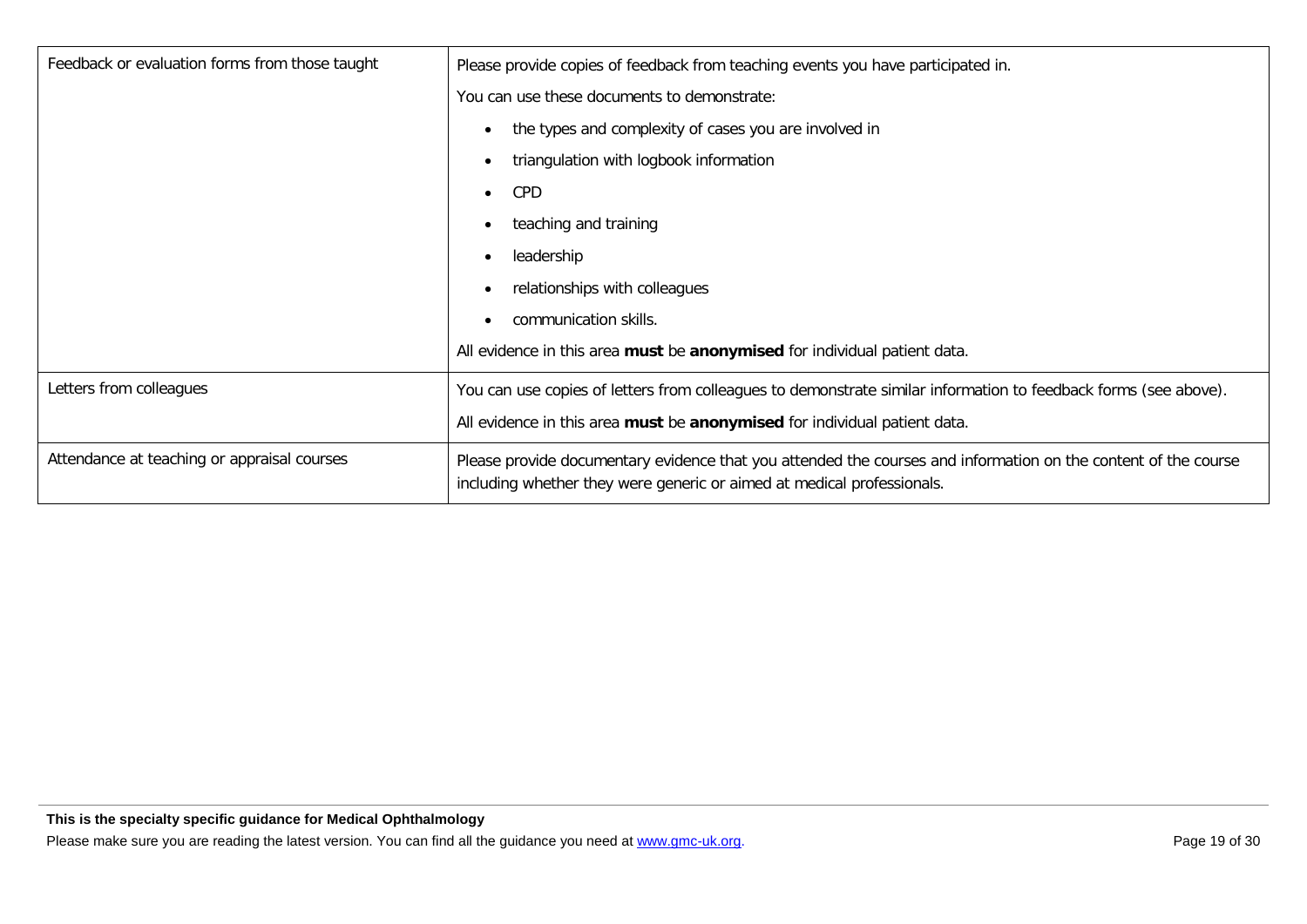| Participation in assessment or appraisal and<br>appointments processes | You may provide the following types of evidence to support this area:<br>copies of invitations to appraisals or assessments including attendance at appraisal/assessment courses                     |
|------------------------------------------------------------------------|------------------------------------------------------------------------------------------------------------------------------------------------------------------------------------------------------|
|                                                                        | evidence of participation in the Deanery ARCP or RITA processes                                                                                                                                      |
|                                                                        | evidence of participation in appointments for trainees (including invitations to participate and interview panel<br>information, including attendance at interview and appointment related courses). |
|                                                                        | You can use these documents to demonstrate:                                                                                                                                                          |
|                                                                        | contribution to postgraduate and continuing medical education activity, locally and nationally                                                                                                       |
|                                                                        | any responsibilities which relate to a special interest                                                                                                                                              |
|                                                                        | participation in administration, management duties                                                                                                                                                   |
|                                                                        | participation in teaching and training                                                                                                                                                               |
|                                                                        | communication, partnership and teamwork                                                                                                                                                              |
|                                                                        | relationships with colleagues (including giving feedback)                                                                                                                                            |
|                                                                        | leadership.                                                                                                                                                                                          |
|                                                                        |                                                                                                                                                                                                      |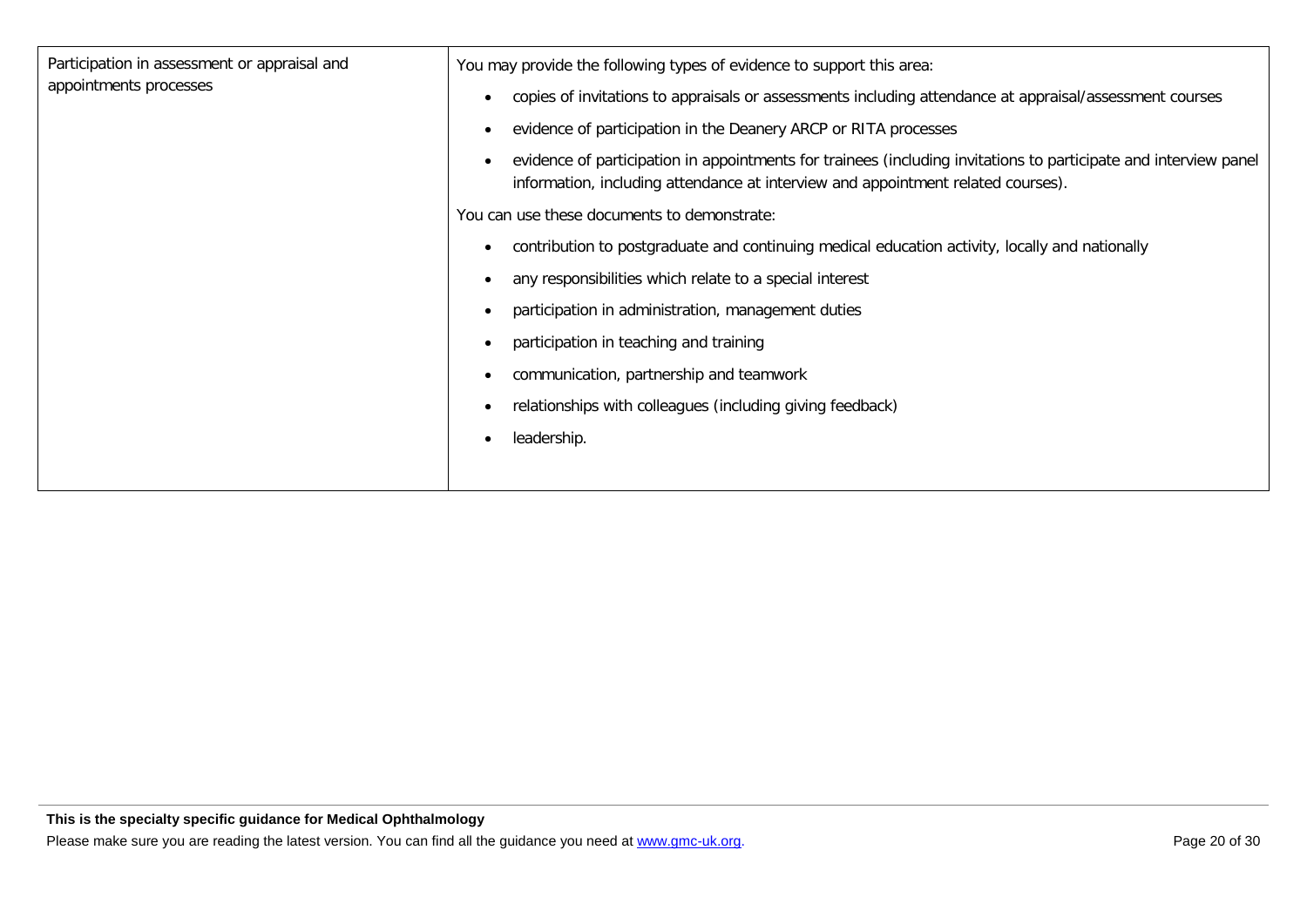## Domain 2 – Safety and quality

#### **Participation in audit, service improvement**

| Audits undertaken by applicant | You should provide evidence of the five stages of the audit process:                                                  |
|--------------------------------|-----------------------------------------------------------------------------------------------------------------------|
|                                | Definition of criteria and standards<br>1.                                                                            |
|                                | Data collection<br>2.                                                                                                 |
|                                | Assessment of performance against criteria and standards<br>3.                                                        |
|                                | Identification of changes (alterations to practice)<br>4.                                                             |
|                                | Re-evaluation<br>5.                                                                                                   |
|                                | Evidence you could supply includes:                                                                                   |
|                                | audit reports (collections of data alone are not considered as a full clinical audit)<br>$\bullet$                    |
|                                | publications<br>$\bullet$                                                                                             |
|                                | submissions to ethics committee (not satisfactory alone)<br>$\bullet$                                                 |
|                                | presentations of audit work (see above for details required for presentations)<br>$\bullet$                           |
|                                | letter from audit or clinical governance lead confirming participation in audit or governance activities<br>$\bullet$ |
|                                | guidelines produced to reflect lessons learned within audit<br>$\bullet$                                              |
|                                | notes from self-reflective diaries.<br>$\bullet$                                                                      |
|                                | You can use these documents to demonstrate:                                                                           |
|                                | the types and complexity of cases you are involved in<br>$\bullet$                                                    |
|                                | triangulation with logbook information CPD<br>$\bullet$                                                               |
|                                | communication, partnership and teamwork<br>$\bullet$                                                                  |
|                                | relationships with colleagues, patients<br>$\bullet$                                                                  |
|                                | leadership                                                                                                            |

**This is the specialty specific guidance for Medical Ophthalmology**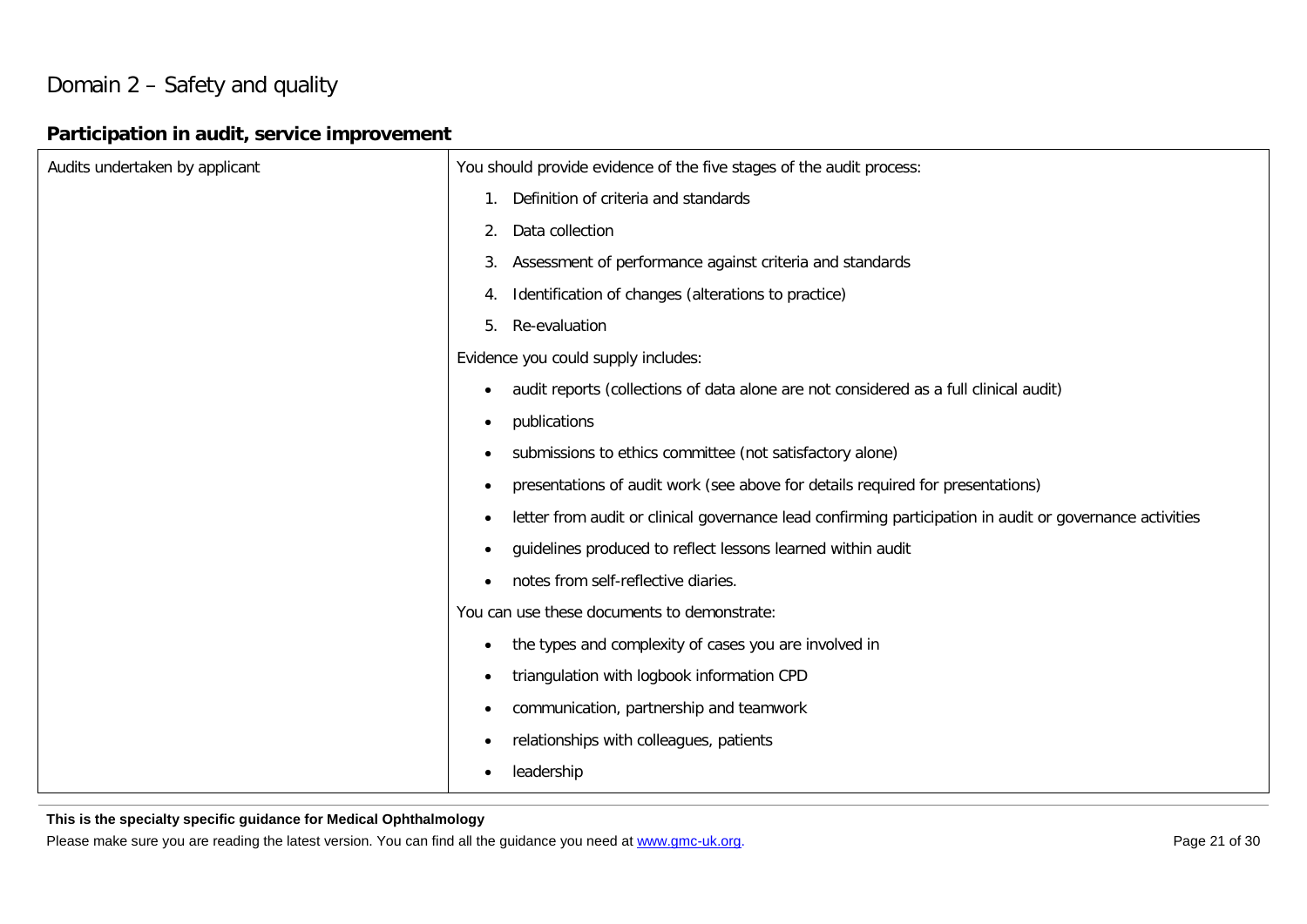|                                                      | multi disciplinary working.                                                                                                     |
|------------------------------------------------------|---------------------------------------------------------------------------------------------------------------------------------|
|                                                      |                                                                                                                                 |
| Reflective diaries                                   | For details of what to include please see NHS clinical governance support information.                                          |
|                                                      | You can use this document to demonstrate                                                                                        |
|                                                      | triangulation with logbooks<br>٠                                                                                                |
|                                                      | relationships with colleagues<br>٠                                                                                              |
|                                                      | your recognition of the limits of your professional competence<br>$\bullet$                                                     |
|                                                      | handling of critical incidents or complaints<br>$\bullet$                                                                       |
|                                                      | how you have changed your practice in the light of experiences (part of audit).<br>٠                                            |
|                                                      | As this evidence is self produced for its content to be given weight it must be supported or triangulated by other<br>evidence. |
| Service Improvement and clinical governance meetings | This area could be demonstrated in a number of ways including:                                                                  |
|                                                      | invitations to attend meetings                                                                                                  |
|                                                      | minutes of meetings demonstrating your attendance and participation in the meeting.                                             |
|                                                      | You can use these documents to demonstrate:                                                                                     |
|                                                      | communication, partnership and teamwork                                                                                         |
|                                                      | relationships with colleagues                                                                                                   |
|                                                      | leadership                                                                                                                      |
|                                                      | multi disciplinary working                                                                                                      |
|                                                      | participation in audit or clinical governance.                                                                                  |
|                                                      | All evidence in this area must be anonymised for individual patient data.                                                       |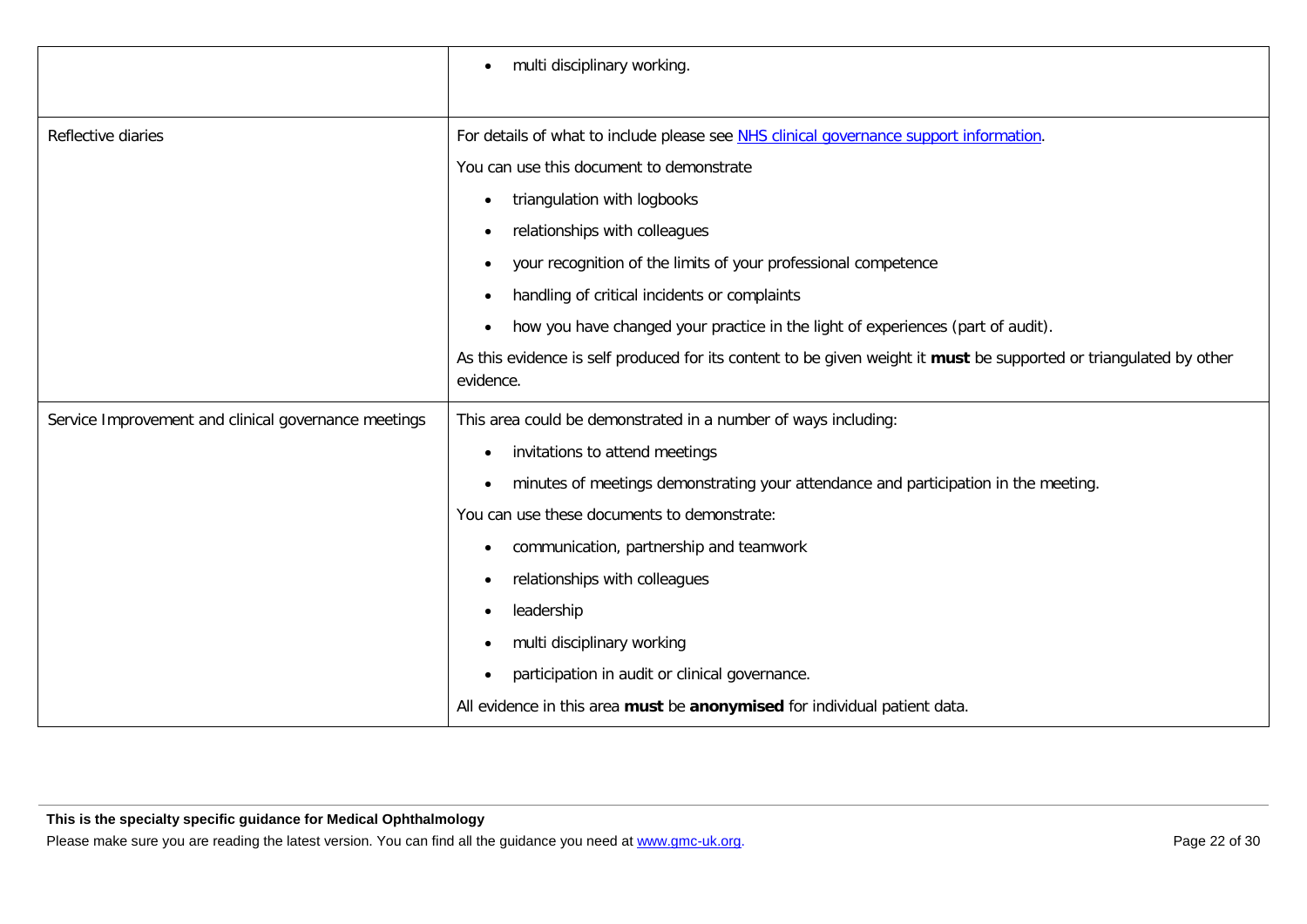## **Safety**

| Health and safety | Please provide evidence to support awareness and following Health and Safety requirements. |
|-------------------|--------------------------------------------------------------------------------------------|
|                   | This can be demonstrated by:                                                               |
|                   | declaration of health on your application form                                             |
|                   | attendance at appropriate course                                                           |
|                   | involvement in infection control (membership of committees etc)                            |
|                   | logbook information on infections                                                          |
|                   | audit on infections and subsequent changes in activity.                                    |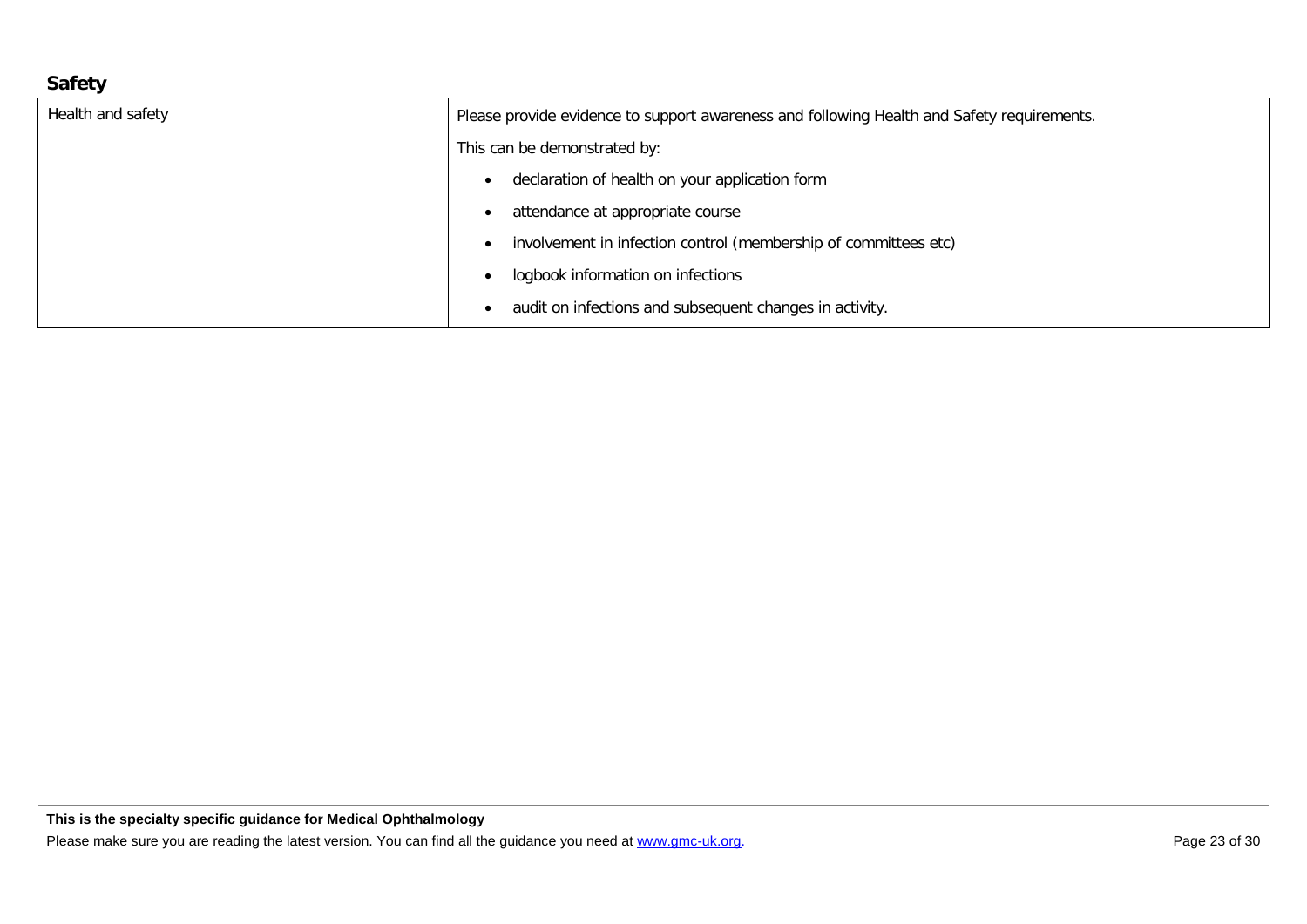## Domain 3 – Communication, partnership and teamwork

#### **Communication**

| Colleagues | Please provide evidence to support your communication with colleagues, both within your immediate team and the<br>wider team (including non clinical).                |
|------------|-----------------------------------------------------------------------------------------------------------------------------------------------------------------------|
|            | This can be demonstrated by:                                                                                                                                          |
|            | letters from colleagues (examples of shared cases or "To whom it may concern letters" or testimonials)<br>$\bullet$                                                   |
|            | letters of correspondence between you and your colleagues, demonstrating collaboration over management<br>$\bullet$<br>of patient care across multidisciplinary teams |
|            | management - including organising staff rotas<br>$\bullet$                                                                                                            |
|            | presentations<br>$\bullet$                                                                                                                                            |
|            | copies of appraisals or references written for colleagues (these must be anonymised with relation to<br>colleague data).                                              |
|            | You can use these documents to demonstrate:                                                                                                                           |
|            | communication, partnership and teamwork<br>$\bullet$                                                                                                                  |
|            | relationships with colleagues<br>$\bullet$                                                                                                                            |
|            | leadership<br>$\bullet$                                                                                                                                               |
|            | multi disciplinary working<br>$\bullet$                                                                                                                               |
|            | participation in directorate and management meetings<br>$\bullet$                                                                                                     |
|            | honesty and objectivity.<br>$\bullet$                                                                                                                                 |
|            | Please also provide evidence of working with:-                                                                                                                        |
|            | wider healthcare team including Primary Care, intermediate and secondary care teams<br>$\bullet$                                                                      |
|            | multidisciplinary teams<br>$\bullet$                                                                                                                                  |
|            | community groups.                                                                                                                                                     |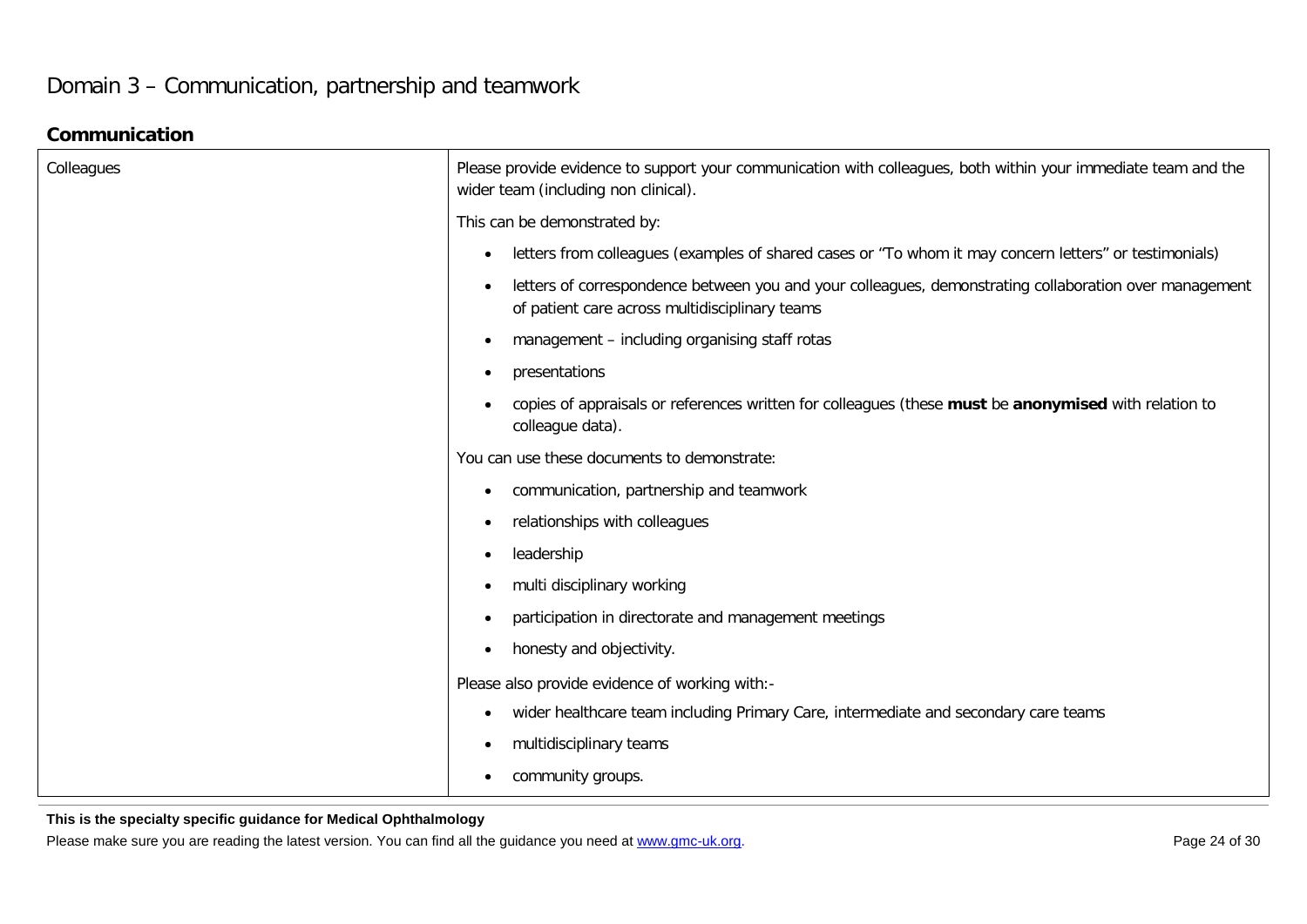|          | These could be demonstrated using the following types of evidence:-<br>• newspaper articles<br>$\bullet$<br>· local authority / government meeting minutes,<br>٠<br>• extracts from websites<br>٠<br>• job descriptions<br>· articles, publications.                                                                                                                                                                                                                                                                                                                                                                                                                                                                                                                                                                                                        |
|----------|-------------------------------------------------------------------------------------------------------------------------------------------------------------------------------------------------------------------------------------------------------------------------------------------------------------------------------------------------------------------------------------------------------------------------------------------------------------------------------------------------------------------------------------------------------------------------------------------------------------------------------------------------------------------------------------------------------------------------------------------------------------------------------------------------------------------------------------------------------------|
| Patients | This area could be demonstrated in a number of ways including:<br>thank you letters and cards from patients<br>$\bullet$<br>letters from colleagues (examples of cases shared or "To whom it may concern letters" / testimonials)<br>complaints and responses to complaints.<br>This may include complaints received against your department or a colleague where you have been involved<br>in the resolution. This is to demonstrate how you handle complaints. Having a complaint made against you<br>will not adversely influence your application. You must anonymise colleague information from this<br>evidence.<br>360° feedback.<br>You can use these documents to demonstrate:<br>communication<br>$\bullet$<br>relationships with patients<br>$\bullet$<br>honesty and integrity<br>$\bullet$<br>protecting patient confidentiality.<br>$\bullet$ |
|          | All evidence in this area must be anonymised for individual patient data.                                                                                                                                                                                                                                                                                                                                                                                                                                                                                                                                                                                                                                                                                                                                                                                   |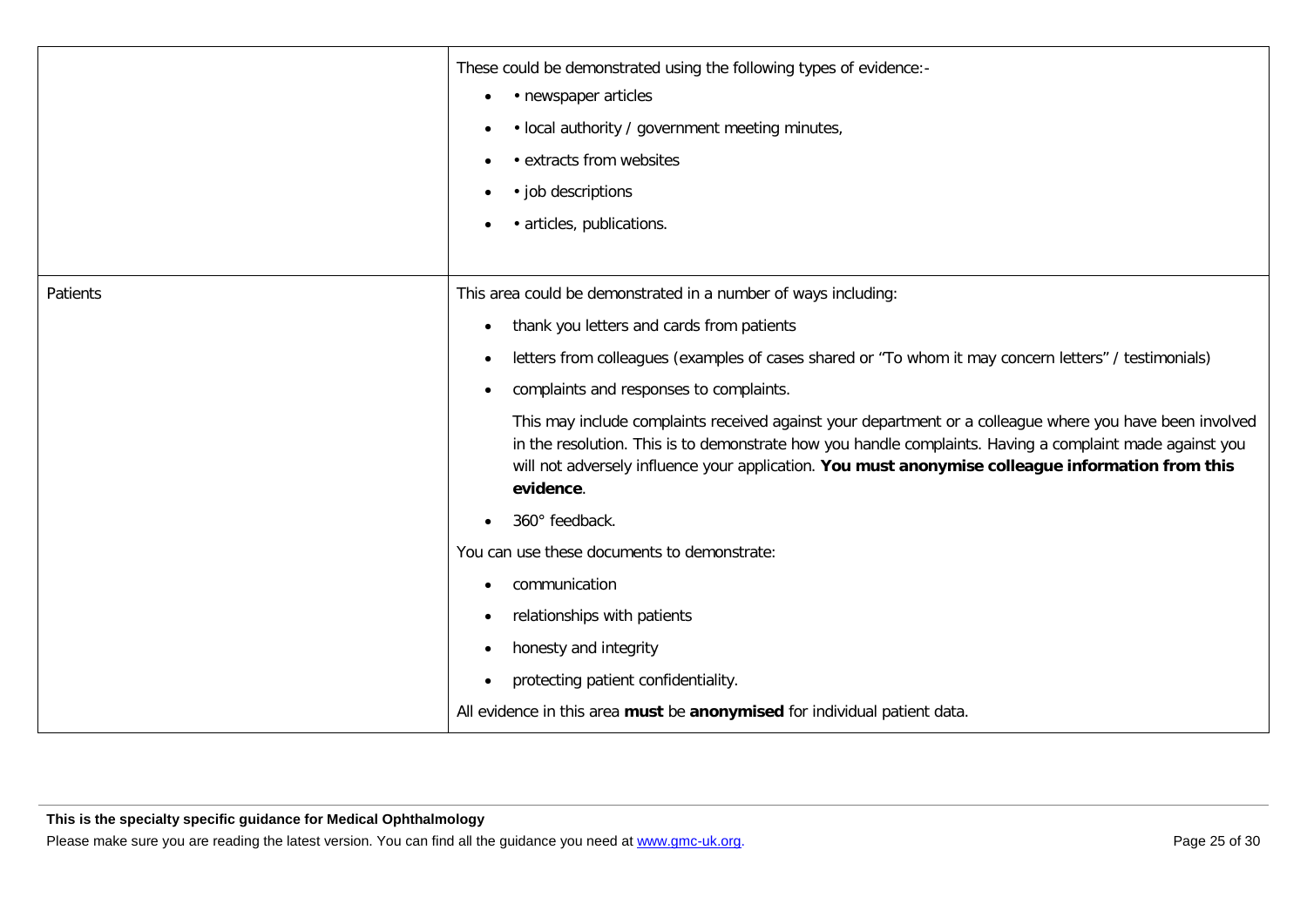#### **Partnership and teamwork**

| Working in multidisciplinary teams | This area could be demonstrated in a number of ways including:                     |
|------------------------------------|------------------------------------------------------------------------------------|
|                                    | invitations to attend meetings                                                     |
|                                    | minutes of meetings demonstrating your attendance and participation in the meeting |
|                                    | job plans which indicate this as a duty                                            |
|                                    | appraisals which include this information.                                         |
|                                    | You can use these documents to demonstrate:                                        |
|                                    | communication, partnership and teamwork                                            |
|                                    | relationships with colleagues                                                      |
|                                    | leadership<br>٠                                                                    |
|                                    | multi disciplinary working.                                                        |
|                                    | All evidence in this area must be anonymised for individual patient data.          |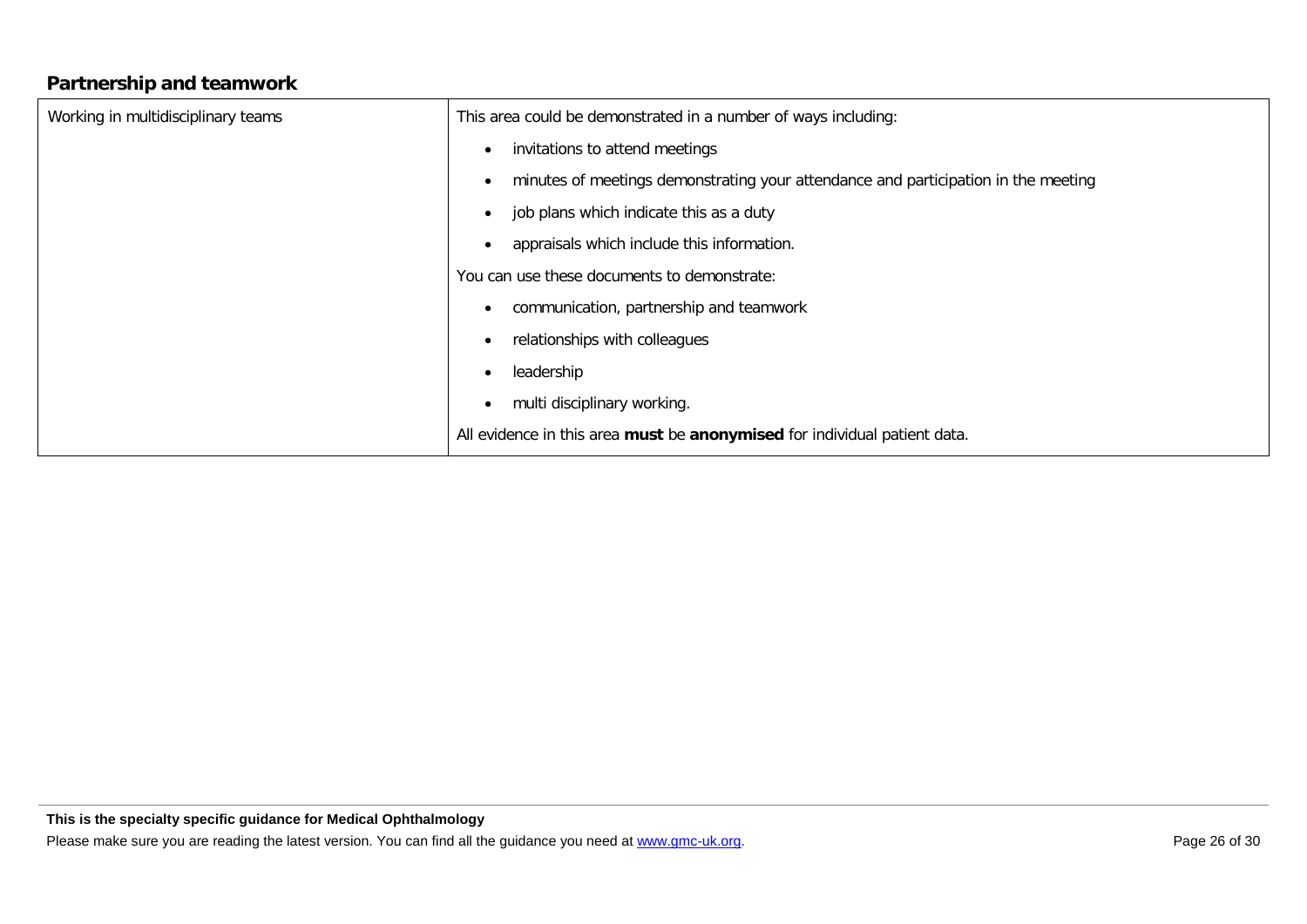| Management and leadership experience | This area could be demonstrated in a number of ways including:                                  |
|--------------------------------------|-------------------------------------------------------------------------------------------------|
|                                      | invitations to attend meetings<br>$\bullet$                                                     |
|                                      | minutes of meetings demonstrating your attendance and participation in the meeting<br>$\bullet$ |
|                                      | job plans which indicate this as a duty<br>$\bullet$                                            |
|                                      | appraisals which include this information.<br>$\bullet$                                         |
|                                      | You can use these documents to demonstrate:                                                     |
|                                      | communication, partnership and teamwork<br>$\bullet$                                            |
|                                      | relationships with colleagues<br>$\bullet$                                                      |
|                                      | leadership<br>$\bullet$                                                                         |
|                                      | management skills.                                                                              |
|                                      | You should Demonstrate leadership and management in the following areas:                        |
|                                      | • Education and training                                                                        |
|                                      | • Deteriorating performance of colleagues (e.g. stress, fatigue)<br>$\bullet$                   |
|                                      | • High quality care<br>$\bullet$                                                                |
|                                      | • Effective handover of care between shifts and teams                                           |
|                                      | All evidence in this area must be anonymised for individual patient data.                       |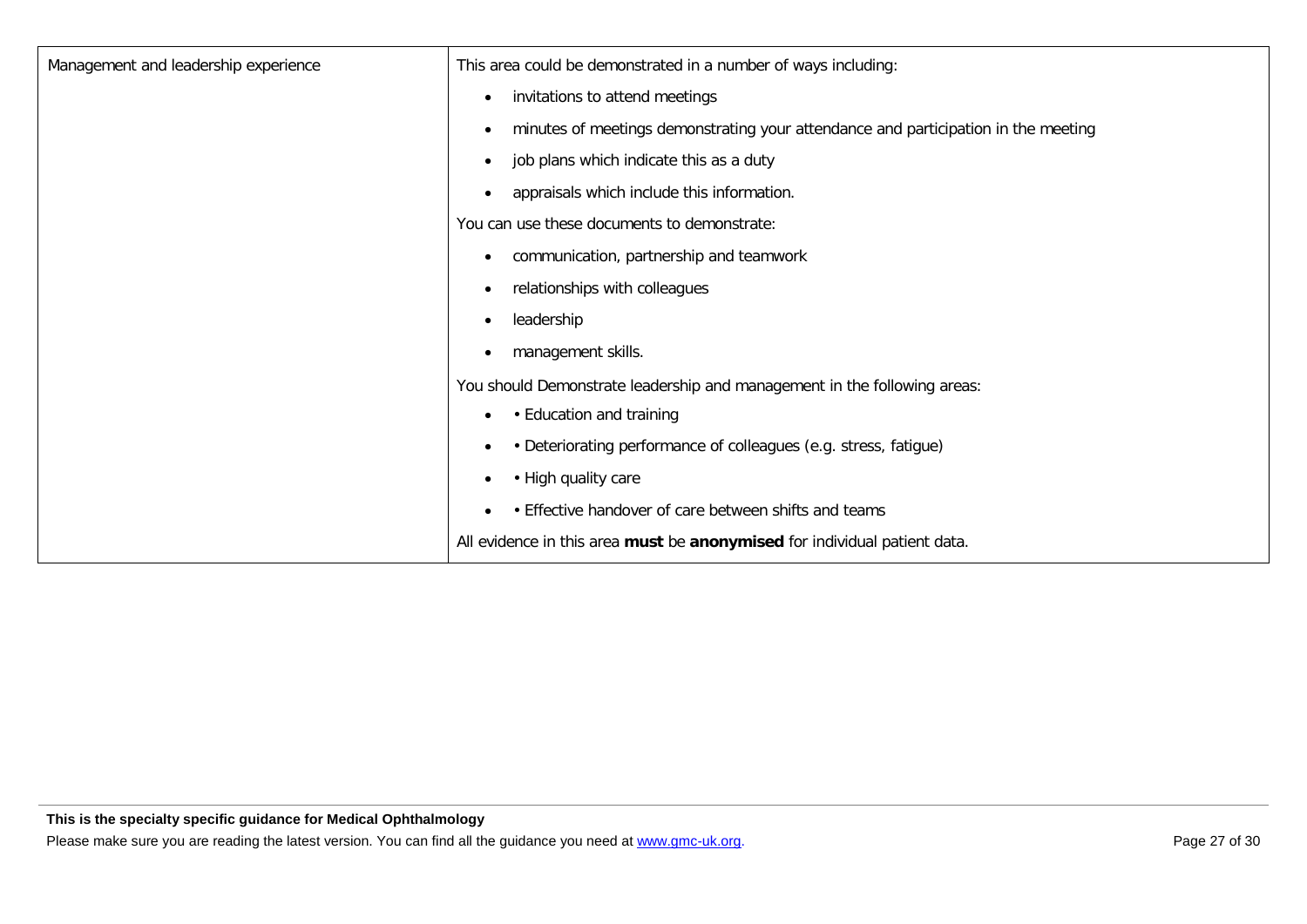| Chairing meetings and leading projects | This area could be demonstrated in a number of ways including:                                                                                                                                        |
|----------------------------------------|-------------------------------------------------------------------------------------------------------------------------------------------------------------------------------------------------------|
|                                        | invitations to attend meetings<br>$\bullet$                                                                                                                                                           |
|                                        | minutes of meetings demonstrating your attendance and participation in the meeting<br>$\bullet$                                                                                                       |
|                                        | job plans which indicate this as a duty<br>$\bullet$                                                                                                                                                  |
|                                        | appraisals which include this information<br>$\bullet$                                                                                                                                                |
|                                        | project reports<br>$\bullet$                                                                                                                                                                          |
|                                        | letters from colleagues                                                                                                                                                                               |
|                                        | publications or presentations.<br>$\bullet$                                                                                                                                                           |
|                                        | You can use these documents to demonstrate:                                                                                                                                                           |
|                                        | communication, partnership and teamwork                                                                                                                                                               |
|                                        | relationships with colleagues<br>$\bullet$                                                                                                                                                            |
|                                        | leadership<br>$\bullet$                                                                                                                                                                               |
|                                        | multi disciplinary working<br>$\bullet$                                                                                                                                                               |
|                                        | participation in directorate and management meetings<br>$\bullet$                                                                                                                                     |
|                                        | CPD.<br>$\bullet$                                                                                                                                                                                     |
|                                        | Where you have not provided evidence of success in an examination that is a requirement of the CCT curriculum,<br>evidence in this area may contribute to your demonstration of equivalent knowledge. |
|                                        | All evidence in this area must be anonymised for individual patient data.                                                                                                                             |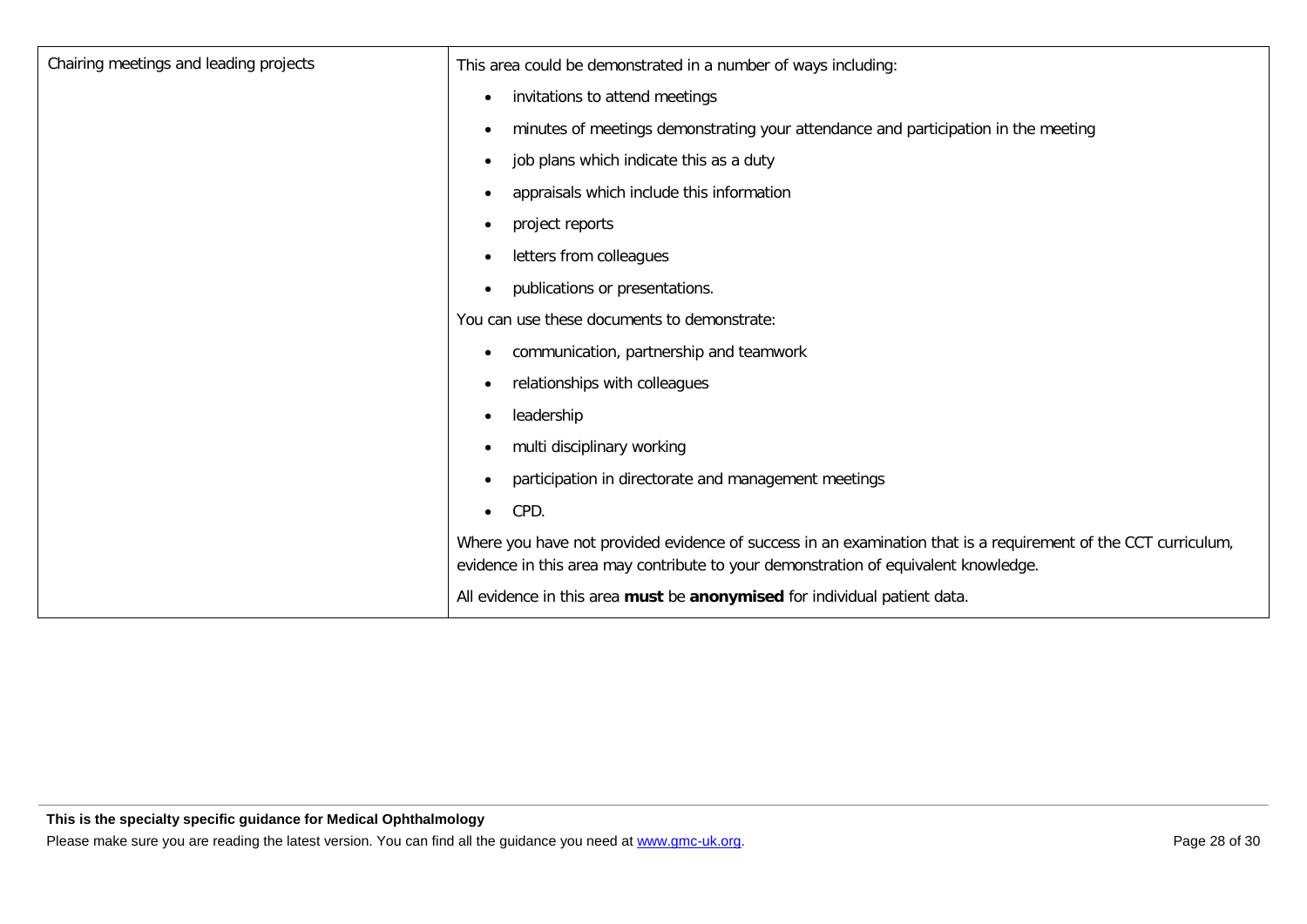## Domain 4 – Maintaining trust

#### **Acting with honesty and integrity**

| Honesty and integrity                                                                                                                | You can demonstrate this with:                                                                     |
|--------------------------------------------------------------------------------------------------------------------------------------|----------------------------------------------------------------------------------------------------|
|                                                                                                                                      | the declarations on your application form<br>$\bullet$                                             |
|                                                                                                                                      | statements from your referees<br>$\bullet$                                                         |
|                                                                                                                                      | appraisal forms<br>$\bullet$                                                                       |
|                                                                                                                                      | having no restrictions on your registration (UK based doctors)<br>$\bullet$                        |
|                                                                                                                                      | Certificate of Good Standing (overseas based doctors).<br>$\bullet$                                |
| Equality and human rights (including disability, human<br>rights, race, religion and ethnicity awareness and equal<br>opportunities) | You can demonstrate this with:                                                                     |
|                                                                                                                                      | evidence of attendance at relevant courses (please provide details of course content)<br>$\bullet$ |
|                                                                                                                                      | feedback from patients and colleagues<br>$\bullet$                                                 |
|                                                                                                                                      | statements from your referees<br>$\bullet$                                                         |
|                                                                                                                                      | testimonials.<br>$\bullet$                                                                         |
| Data protection                                                                                                                      | You can demonstrate this with:                                                                     |
|                                                                                                                                      | attendance at relevant courses (please provide details of course content)<br>$\bullet$             |
|                                                                                                                                      | feedback from patients and colleagues<br>$\bullet$                                                 |
|                                                                                                                                      | your application and evidence being appropriately anonymised.                                      |

**This is the specialty specific guidance for Medical Ophthalmology**